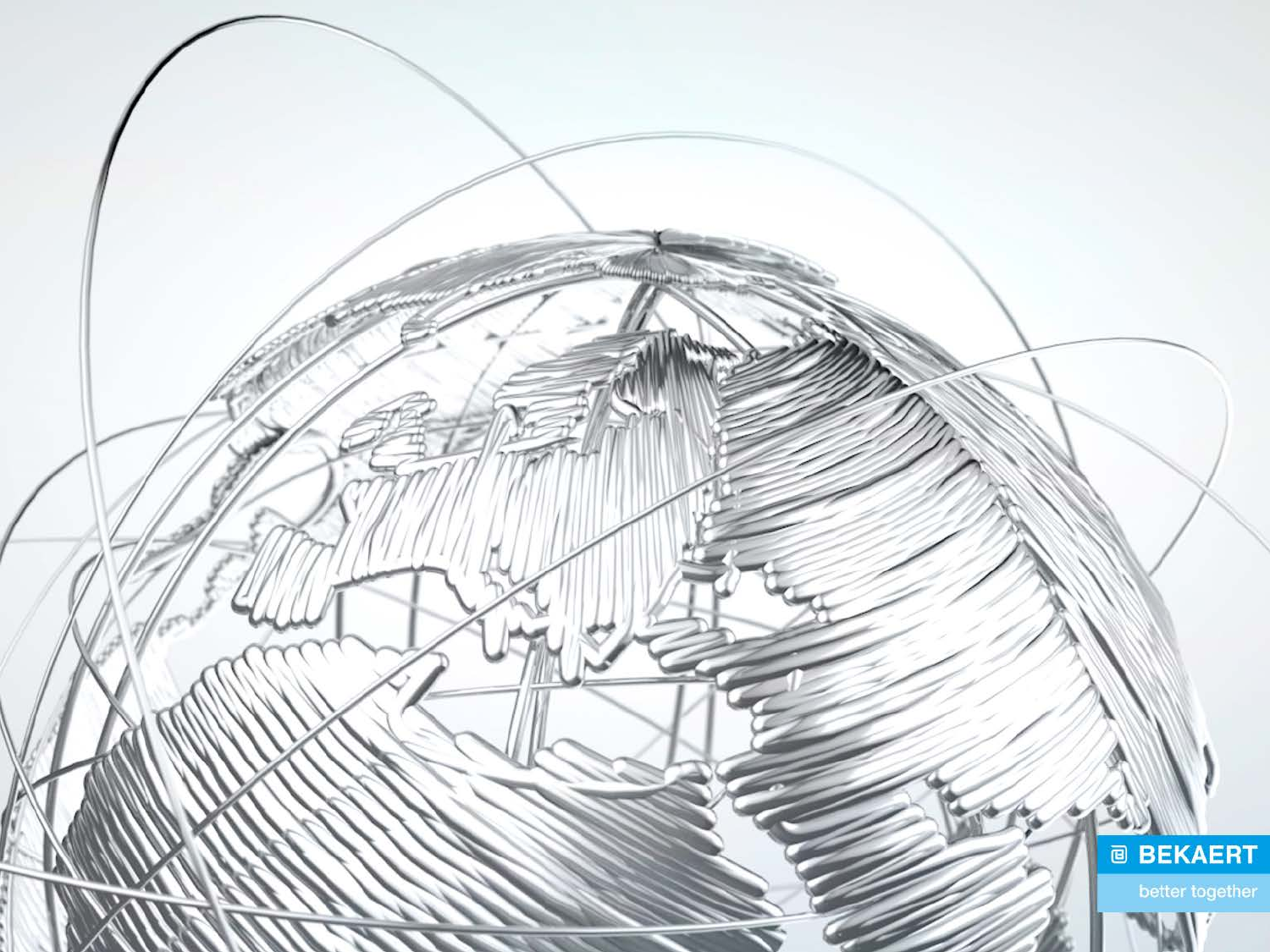# Annual results 2017

## Presentation 28 February 2018

M. Taylor, Chief Executive Officer B. García-Cos, Chief Financial Officer

> **@ BEKAERT** better together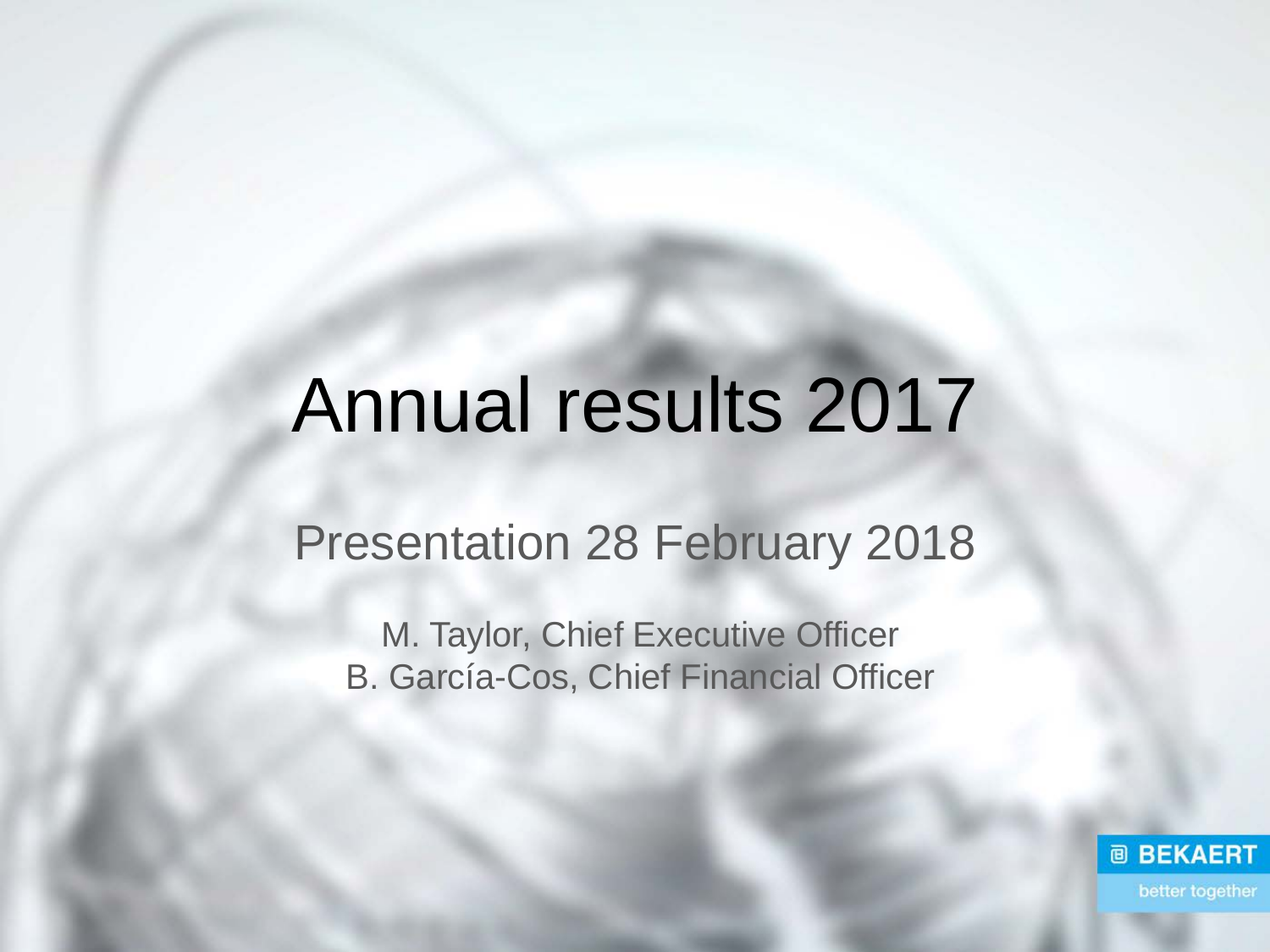- Consolidated sales of  $\in$  4.1 billion (+10%) and combined sales of  $\in$  4.8 billion (+11%)
- Underlying gross profit of €704 million (17.2% margin) compared with €690 million (18.6% margin) in 2016
- Underlying EBIT of €301 million (7.3% margin) compared with  $\in$ 305 million (8.2%)
- EBIT of  $\in$  318 million (7.8% margin) compared with  $\in$  260 million (7.0% margin)
- Underlying EBITDA of €497 million (12.1% margin) compared with €513 million (13.8%)
- Underlying ROCE of 11.2% compared with 11.8%
- $€273$  million capital expenditure (PP&E) vs  $€159$  million in 2016, in support of future growth
- Net debt of  $\epsilon$  1 151 million. Net debt on U-EBITDA was 2.3, higher than last year (2.1). Excluding Bridon-Bekaert Ropes Group, net debt on underlying EBITDA was 1.5
- Result for the period attributable to the Group: €185 million, up 76% from €105 million in 2016

<u>and the state of the contract of the contract of the contract of the contract of the contract of the contract of the contract of the contract of the contract of the contract of the contract of the contract of the contract</u>

**@ BEKAERT** 

better together

EPS:  $\in$  3.26 compared with  $\in$  1.87

3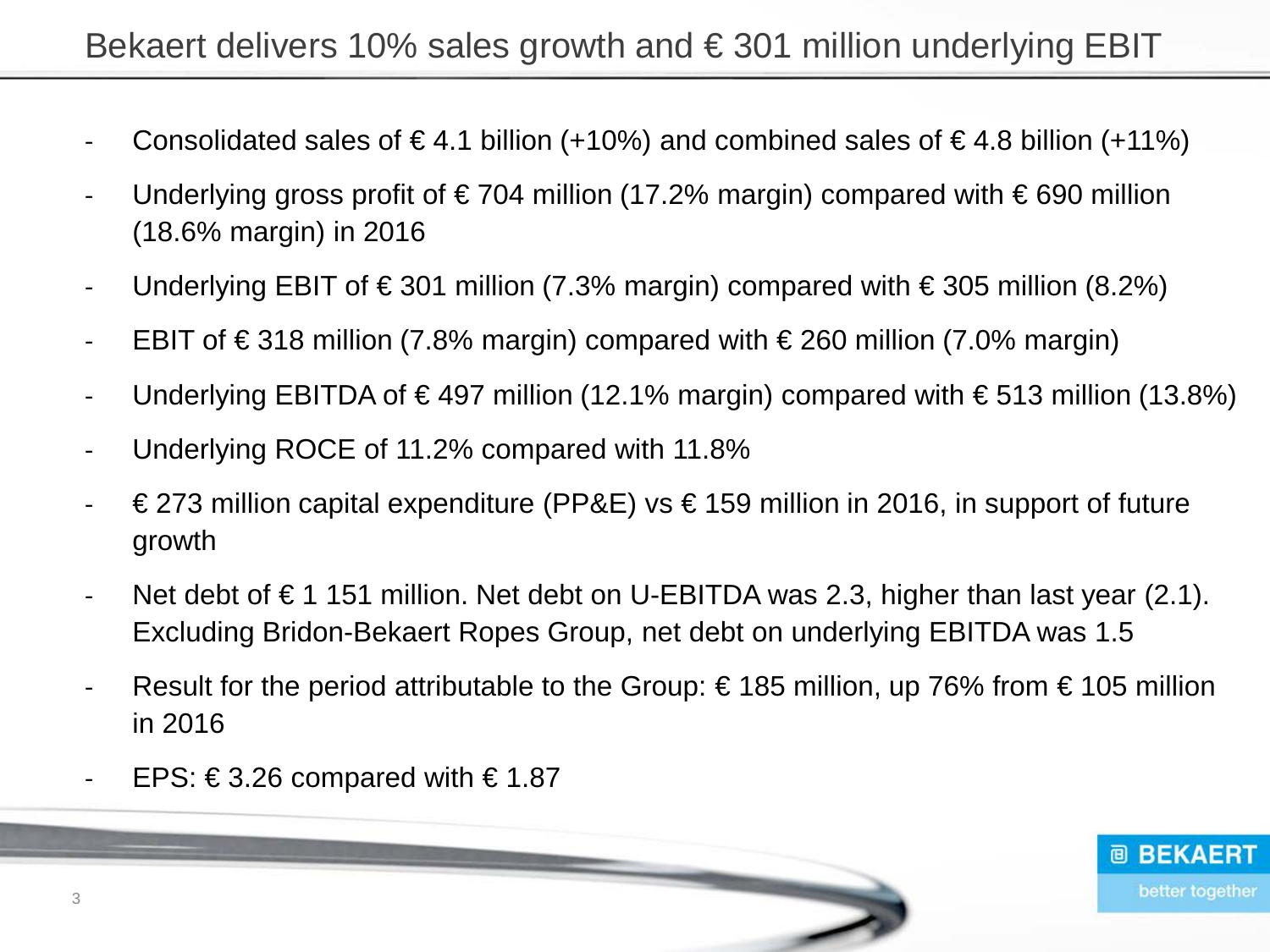- 10% sales growth, driven by 9% organic growth
- exceeding the €4 billion consolidated sales mark for the first time in history

| <b>Consolidated sales</b> | 2016    | 2017    | <b>Share</b> | <b>Variance</b> | <b>Organic</b> | <b>FX</b>      | M&A    |
|---------------------------|---------|---------|--------------|-----------------|----------------|----------------|--------|
| <b>EMEA</b>               | 1 148   | 1 2 7 3 | 31%          | $+11%$          | $+11%$         | $\blacksquare$ |        |
| <b>North America</b>      | 512     | 552     | 14%          | $+8%$           | $+10%$         | $-2%$          |        |
| Latin America             | 682     | 673     | 16%          | $-1\%$          | $+3%$          | $+1\%$         | $-6\%$ |
| Asia Pacific              | 1 0 5 2 | 1 1 4 5 | 28%          | $+9%$           | $+12%$         | $-3%$          |        |
| <b>BBRG</b>               | 320     | 455     | 11%          | $+42%$          | $+5%$          | $-1\%$         | $+38%$ |
| <b>Total</b>              | 3715    | 4 0 98  | 100%         | $+10%$          | $+9%$          | $-1%$          | $+2%$  |

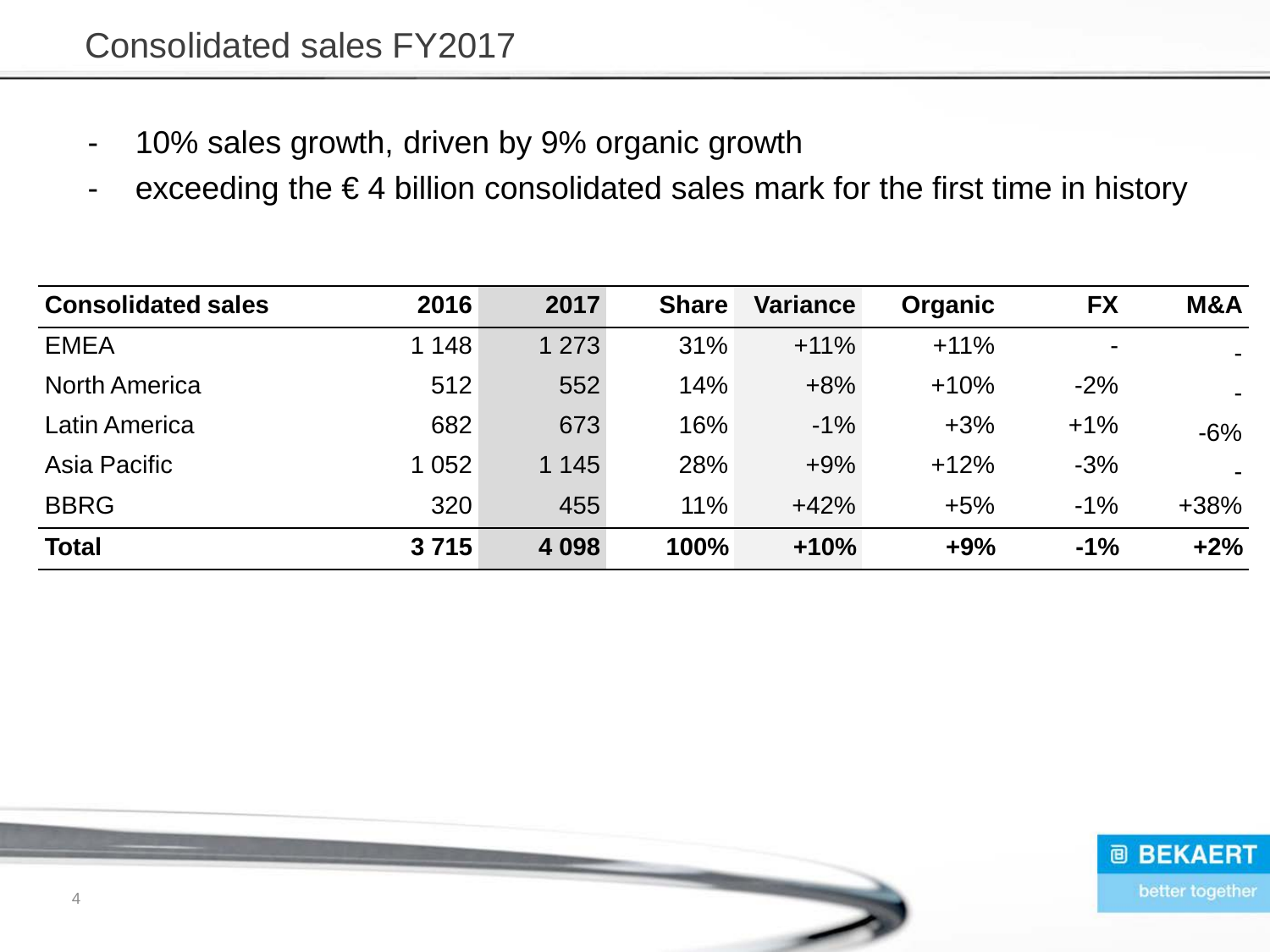Underlying EBIT: €301 million, down 1% from 2016 – with a margin of 7.3%

#### **The main factors contributing to the results were:**

- + firm demand from automotive, industrial steel wire and construction markets;
- + better profitability in North America;
- + incremental benefits from the transformation programs

#### **The margin was down from last year due to:**

- the incorporation of the Bridon activities for the full year;
- the divestment of Sumaré as from H2 onwards;
- the time needed to pass on continuously increasing wire rod prices;
- a deterioration of Latin American markets due to political and economic instability;
- fast declining loose abrasive sawing wire business in H2.

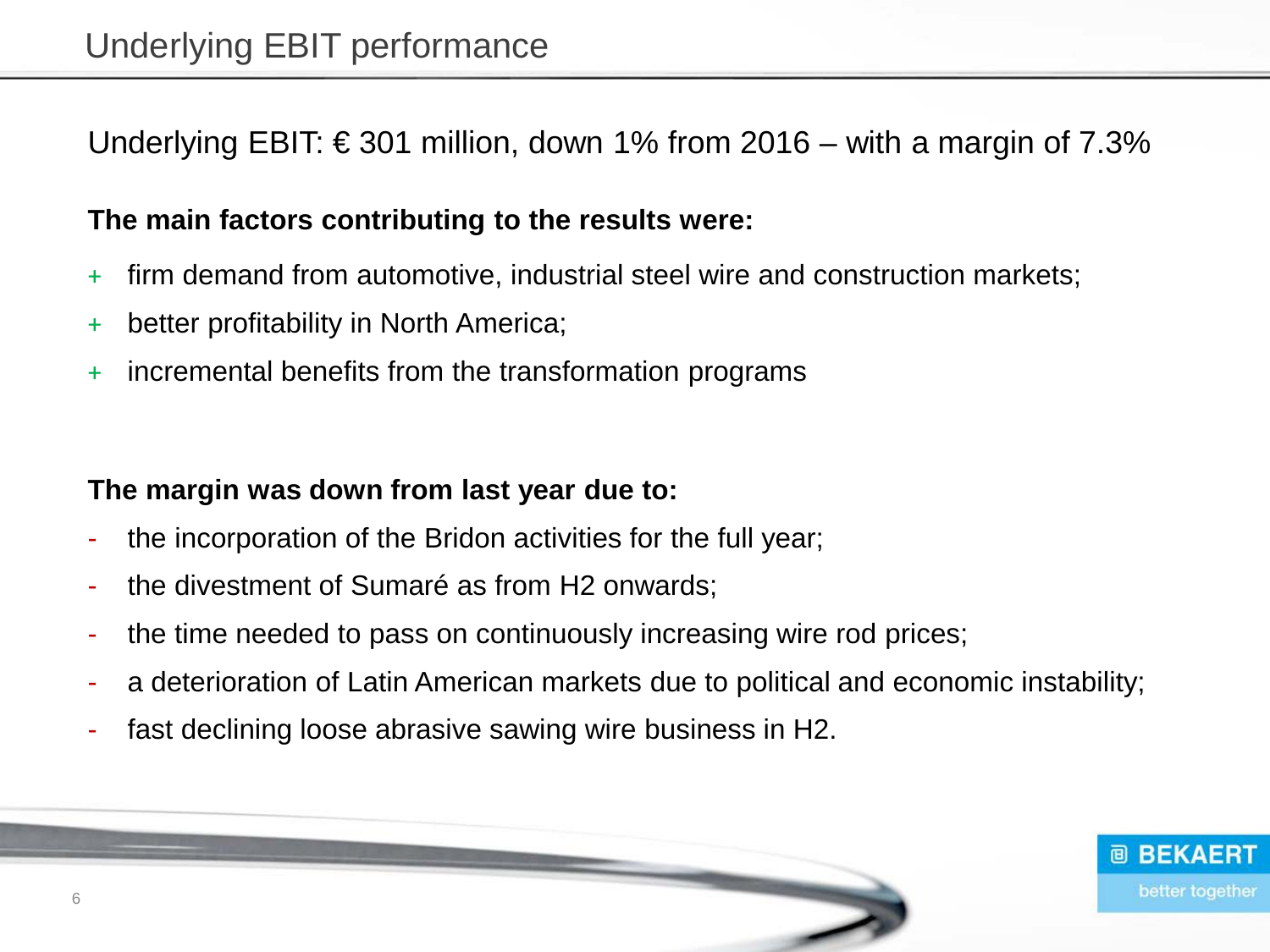#### Consolidated income statement: key figures

|                      | <b>Underlying</b> |         | <b>Reported</b> |         |
|----------------------|-------------------|---------|-----------------|---------|
| (in mio $\epsilon$ ) | 2016              | 2017    | 2016            | 2017    |
| <b>Sales</b>         | 3715              | 4 0 9 8 | 3715            | 4 0 9 8 |
| Cost of sales        | (3025)            | (3394)  | (3058)          | (3396)  |
| <b>Gross profit</b>  | 690               | 704     | 657             | 702     |

#### − Sales growth of 10.3 %

- +3.4 % organic volume growth
- +5.5 % net of passed-on higher wire rod prices and price-mix
- +3.3 % incremental sales from the Bridon merger
- 1.0 % less sales from the Sumaré disposal
- 0.9 % unfavorable impact of exchange rate movements.
- − Gross Profit growth of € 14.3 million (+2.1 %) at a margin of 17.2%:
	- Organic growth: € +4 million
	- the added contribution of the merger with Bridon (FY 2017 vs HY2 2016):  $\epsilon$ +23 million
	- the disposal effect of Sumaré (since HY2 2017): € -10.7 million
	- An unfavorable impact from exchange rates : € -2 million

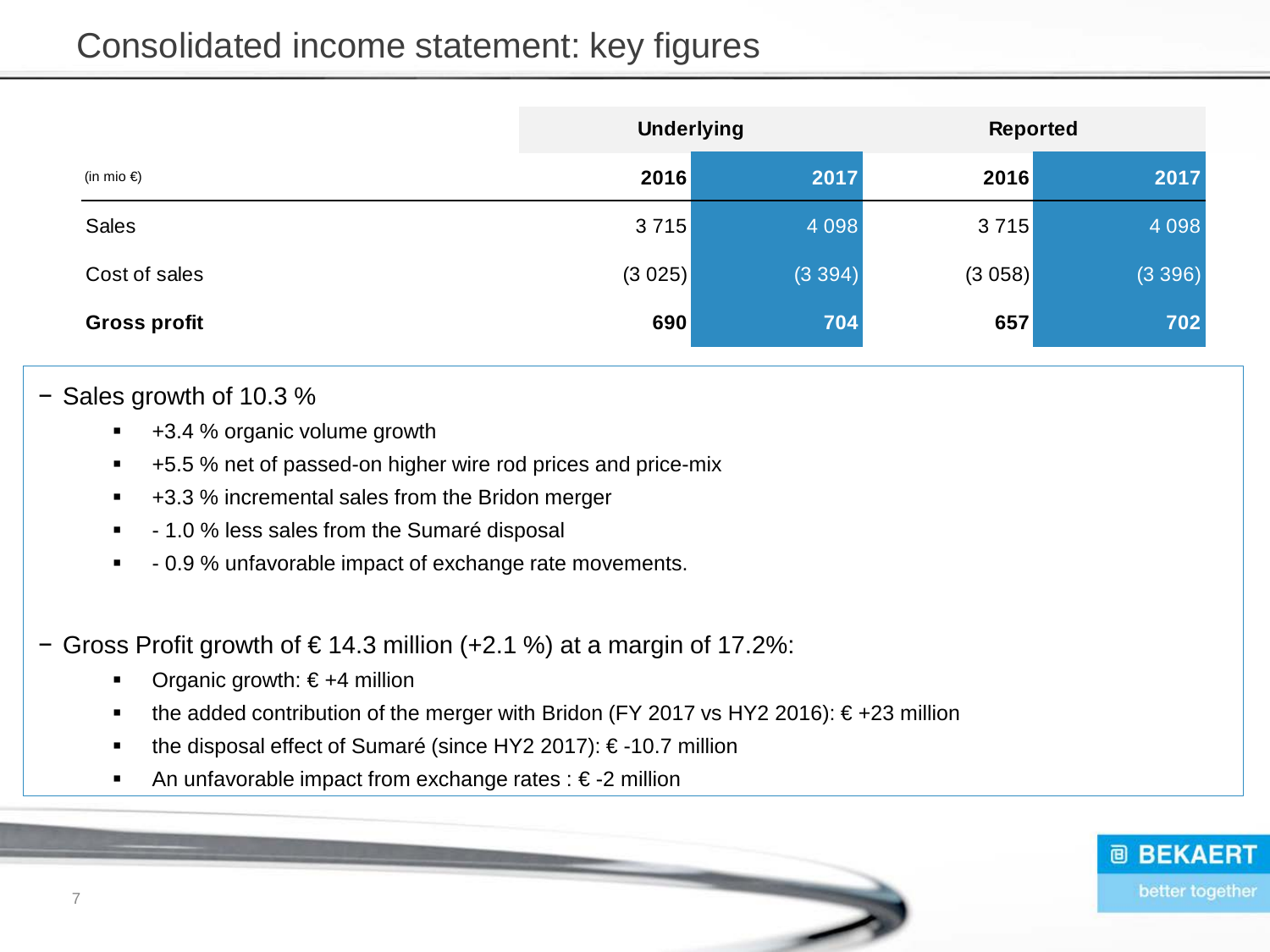## Consolidated income statement: key figures

|                                      |       | <b>Underlying</b> |       | <b>Reported</b> |
|--------------------------------------|-------|-------------------|-------|-----------------|
| (in mio $\epsilon$ )                 | 2016  | 2017              | 2016  | 2017            |
| <b>Gross profit</b>                  | 690   | 704               | 657   | 702             |
| Selling expenses                     | (175) | (179)             | (176) | (180)           |
| Administrative expenses              | (140) | (162)             | (152) | (164)           |
| R&D expenses                         | (64)  | (63)              | (63)  | (63)            |
| Other operating revenue and expenses | (7)   |                   | (7)   | 23              |
| <b>EBIT</b>                          | 305   | 301               | 260   | 318             |

- − Overheads as a percentage on sales dropped from 10.4% to 9.8%
- − The increase in selling expenses (€ 4.1 million) reflects to a large extent the adverse impact of M&A  $(\epsilon$ 9.2 million), partly offset by positives including the reversal in bad debt allowances and FX
- − The administrative expenses increased by € 22.3 million; the increase largely equates to the impact of M&A ( $\in$  14.6 million) and an increase in consulting fees ( $\in$  7.5 million)
- − R&D expenses, including M&A, decrease slightly due to higher grants. Gross spend remained unchanged.
- − Reported other operating results increased by € 30 million, mainly reflecting the gain on the sale of 55.5% of the shares in the formerly wholly-owned subsidiary in Sumaré ( $\epsilon$  25.8 million).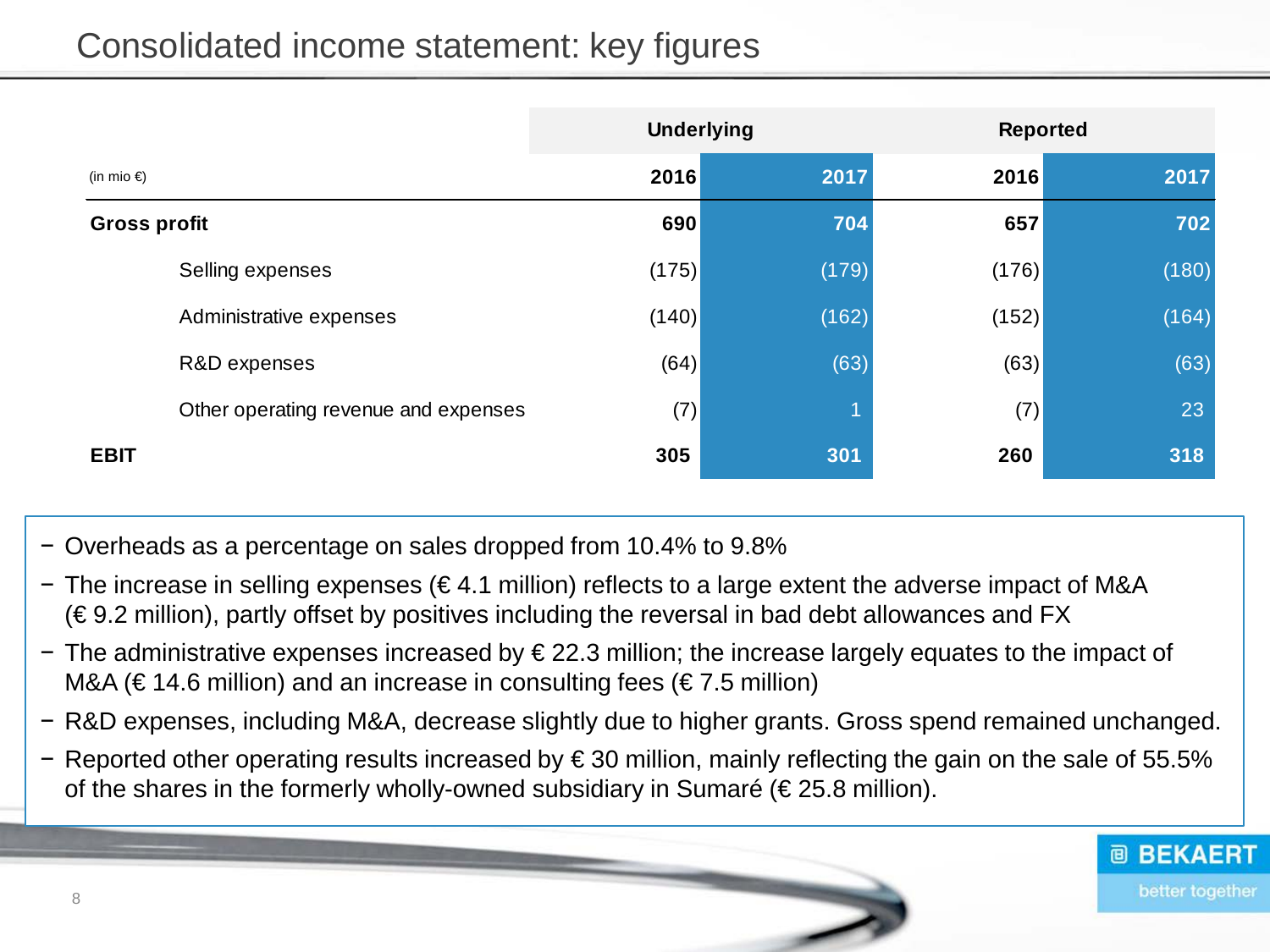#### Consolidated income statement: key figures

| (in mio $\epsilon$ ) | <b>Underlying</b> |       | <b>Reported</b> |       |
|----------------------|-------------------|-------|-----------------|-------|
|                      | 2016              | 2017  | 2016            | 2017  |
| <b>EBIT</b>          | 305               | 301   | 260             | 318   |
| <b>EBIT margin</b>   | 8.2%              | 7.3%  | 7.0%            | 7.8%  |
| <b>EBITDA</b>        | 513               | 497   | 481             | 510   |
| <b>EBITDA</b> margin | 13.8%             | 12.1% | 13.0%           | 12.4% |
| <b>ROCE</b>          | 11.8%             | 11.2% | 10.0%           | 11.8% |

#### **Underlying operating performance:**

- − Underlying EBIT 1% down to € 301 million, resulting in a margin of 7.3%
- − Underlying EBITDA 3% down, reflecting a margin of 12.1%
- − ROCE above 11%, slight decrease due to lower U-EBIT and increased capital employed

#### **Reported operating performance:** Reported EBIT increased by € 58 million:

- − In 2017, the one-off EBIT elements included € +17 million. This was the net effect of the gain on the sale of 55.5% of the shares in the formerly wholly-owned subsidiary in Sumaré (€+25.8 million) and other items adding up to a net expense of  $\in$  -8.8 million.
- − 2016 included € -45 million net expenses related to restructuring expenses in different countries (€ -27 million), impairment losses on PP&E in China (€ -16 million), M&A transaction fees (almost € -9 million) and other items adding up to a net positive effect of  $€+7$  million.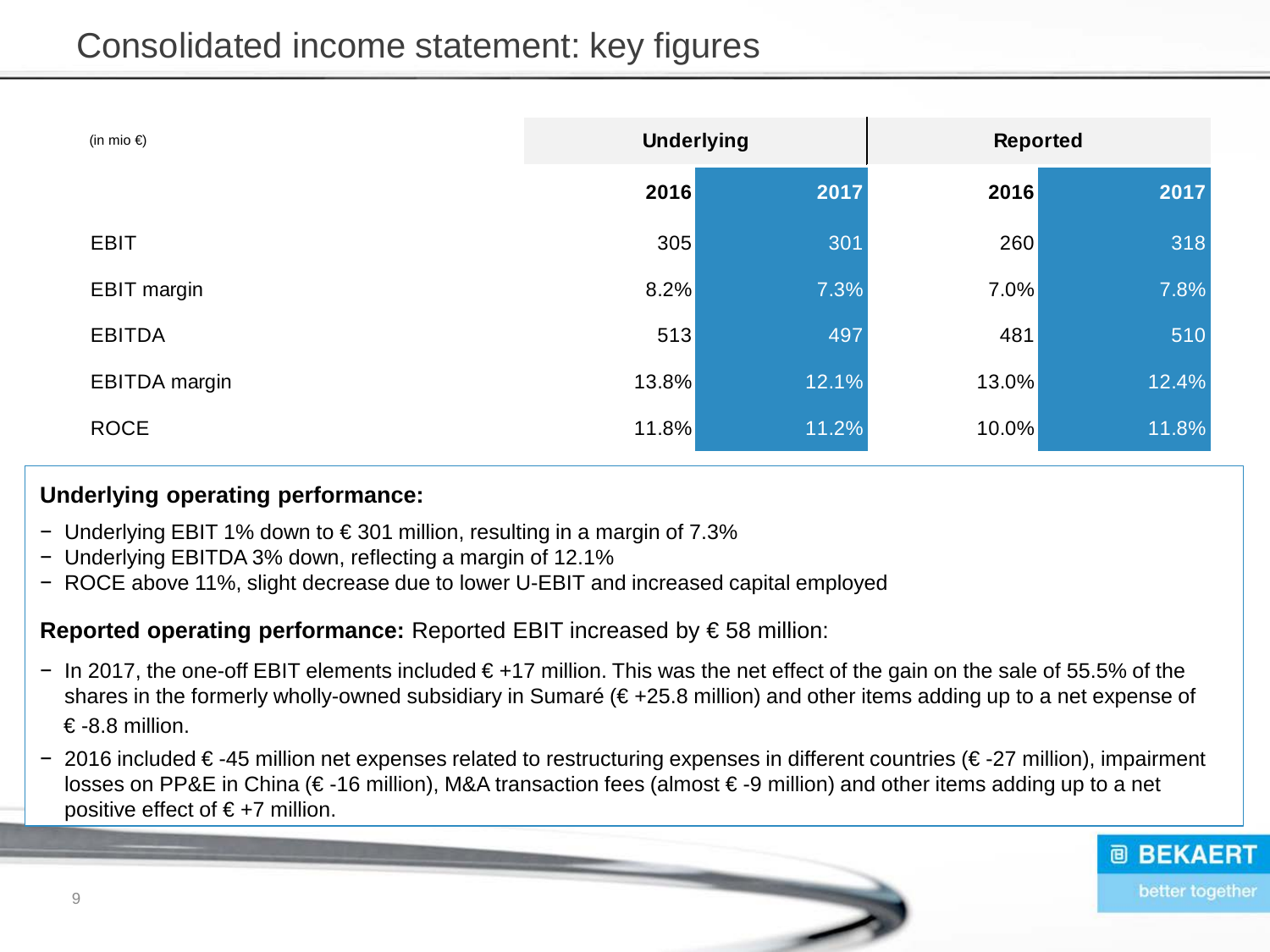#### EBIT-underlying bridge

In millions of €



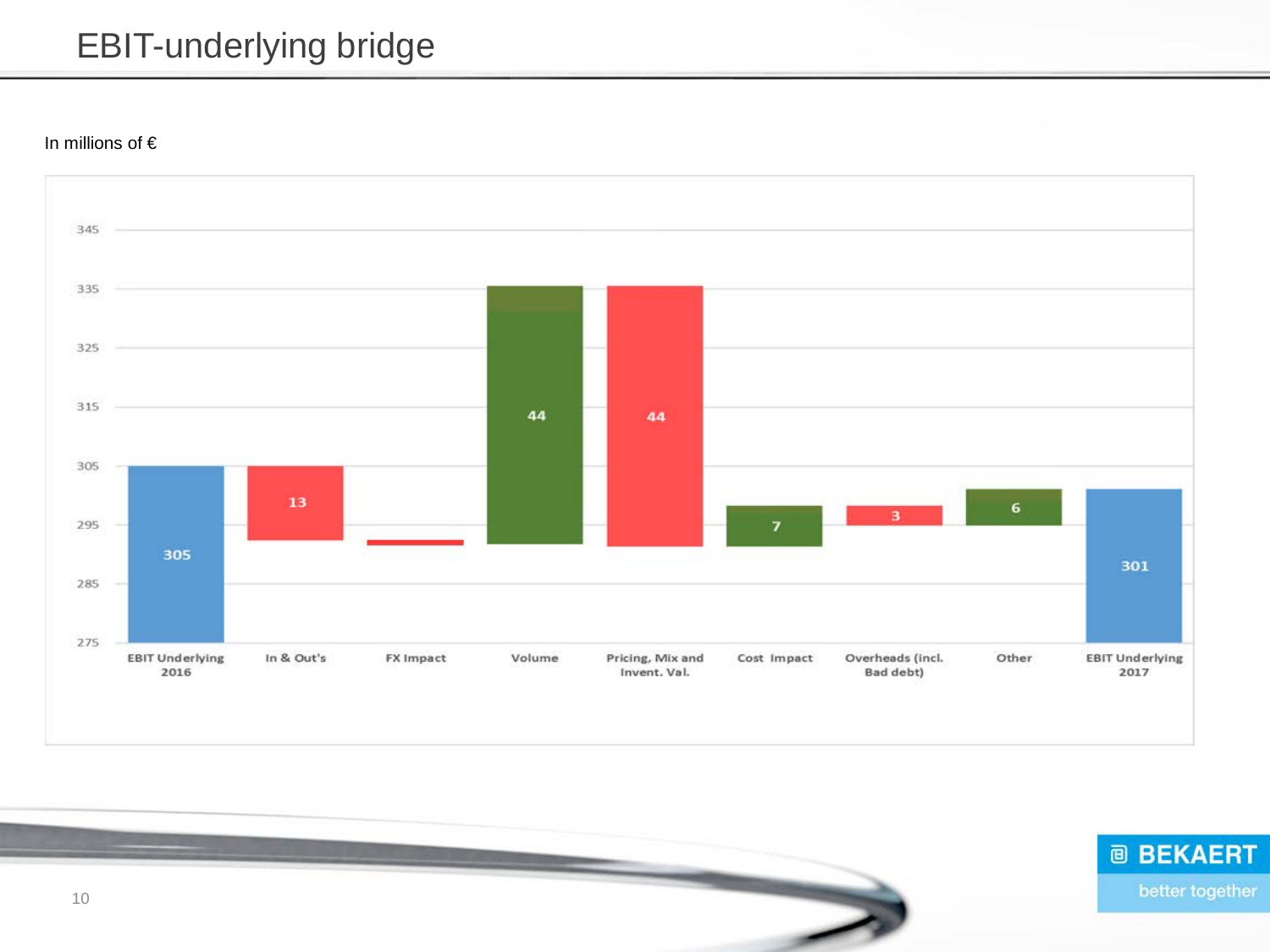| (in mio $\epsilon$ )                                | <b>Underlying</b> |         |         |         | <b>Reported</b> |         |  |
|-----------------------------------------------------|-------------------|---------|---------|---------|-----------------|---------|--|
|                                                     | 2016              | 2017    | H1/2017 | H2/2017 | 2016            | 2017    |  |
| Consolidated sales                                  | 1 1 4 8           | 1 2 7 3 | 653     | 621     | 1 1 4 8         | 1 2 7 3 |  |
| <b>EBIT</b>                                         | 141               | 141     | 81      | 60      | 136             | 144     |  |
| <b>EBIT</b> margin                                  | 12.2%             | 11.1%   | 12.3%   | 9.7%    | 11.8%           | 11.3%   |  |
| Depreciation, amortization and<br>impairment losses | 59                | 62      | 31      | 31      | 58              | 58      |  |
| <b>EBITDA</b>                                       | 200               | 203     | 111     | 91      | 194             | 202     |  |
| <b>EBITDA</b> margin                                | 17.4%             | 15.9%   | 17.1%   | 14.7%   | 16.9%           | 15.9%   |  |
| <b>ROCE</b>                                         | 22.1%             | 20.8%   |         |         | 21.3%           | 21.2%   |  |

- − Sales increase of 11%, driven by solid organic volume growth (+7%), a limited positive currency impact (+0.3%) and the aggregate of price/mix effects and higher, passed-on wire rod prices (+3.5%).
- − Strong sales with volume increases in all segments except Specialty Wires.
- − Performance in H2 was less strong compared to H1, because of the usual seasonality, some delay in passing on wire rod price increases, and additional costs of hiring and training personnel for the ongoing expansion programs in CEE.
- − We repeated the record Underlying EBIT of last year in absolute numbers; at a lower margin (-1%, reaching 11.1%).
- − EBIT includes € +3 million reversal of previous impairment losses.

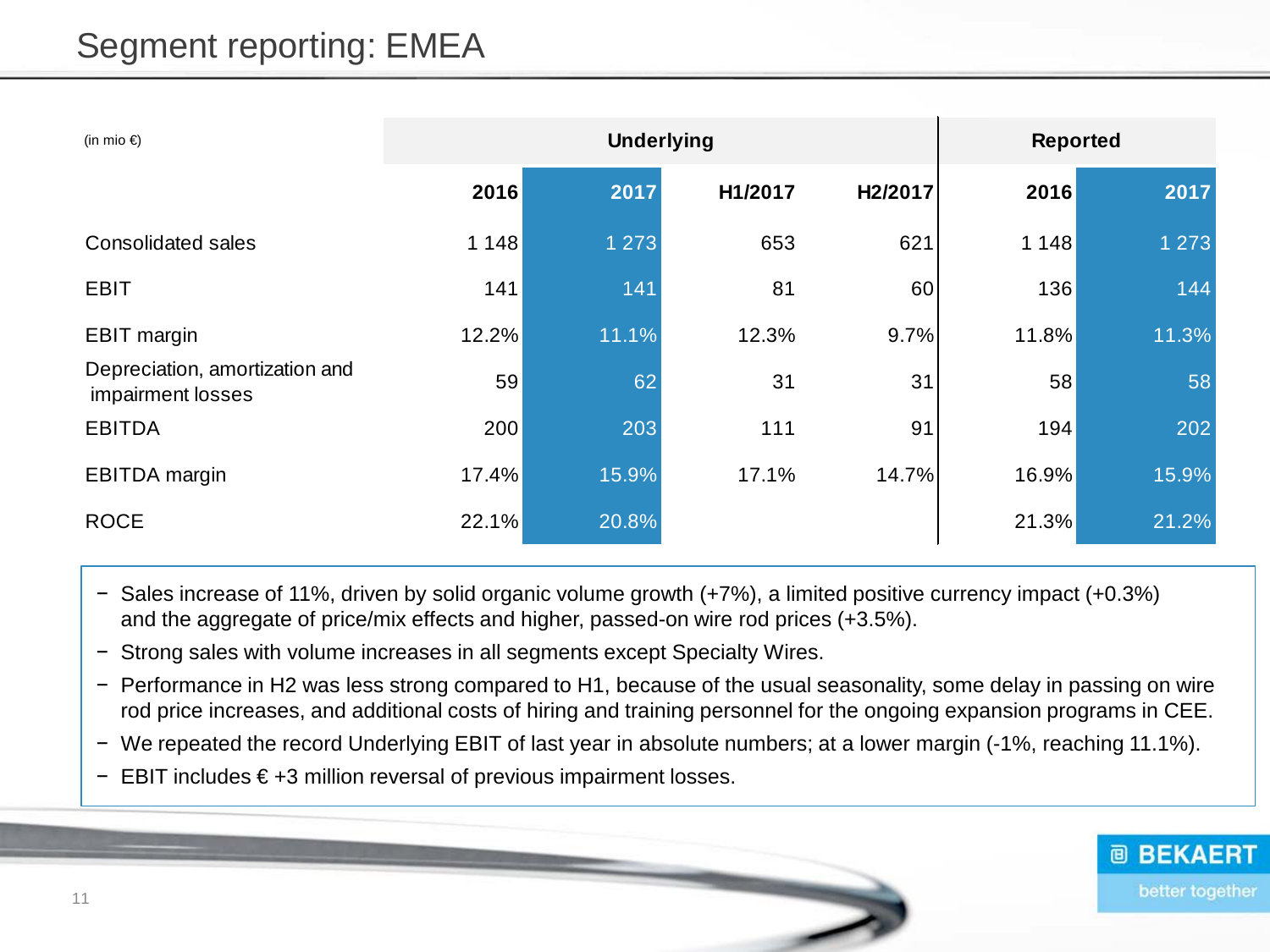#### Segment reporting: North America

| (in mio $\epsilon$ )                                | <b>Underlying</b> |       |         |         | <b>Reported</b> |       |  |
|-----------------------------------------------------|-------------------|-------|---------|---------|-----------------|-------|--|
|                                                     | 2016              | 2017  | H1/2017 | H2/2017 | 2016            | 2017  |  |
| <b>Consolidated sales</b>                           | 512               | 552   | 287     | 265     | 512             | 552   |  |
| <b>EBIT</b>                                         | 26                | 33    | 21      | 13      | 26              | 33    |  |
| <b>EBIT</b> margin                                  | 5.1%              | 6.0%  | 7.2%    | 4.8%    | 5.1%            | 6.0%  |  |
| Depreciation, amortization and<br>impairment losses | 13                | 13    | 7       | 6       | 13              | 13    |  |
| <b>EBITDA</b>                                       | 39                | 47    | 28      | 19      | 39              | 47    |  |
| <b>EBITDA</b> margin                                | 7.6%              | 8.5%  | 9.6%    | 7.2%    | 7.6%            | 8.5%  |  |
| <b>ROCE</b>                                         | 11.7%             | 14.9% |         |         | 11.7%           | 14.9% |  |

- − Sales increased by almost 8%, mainly due the aggregate effect of price/mix and passed-on higher wire rod prices (+6%) and because of solid organic volume growth (+3%). The currency impact was -2% for the full year.
- − The transformation programs put in place had a material impact on the underlying EBIT performance. The combined approach in implementing manufacturing, supply chain and commercial excellence have led to a stronger organization, better segmentation, and increased cost competitiveness. U-EBIT increased by 28% to € 33 million at a margin of 6%.
- − H2 was lower due to seasonality effects and the weaker USD in H2 had a significant unfavorable impact on both sales and profitability, year-on-year.
- − ROCE further improved and reached almost 15%.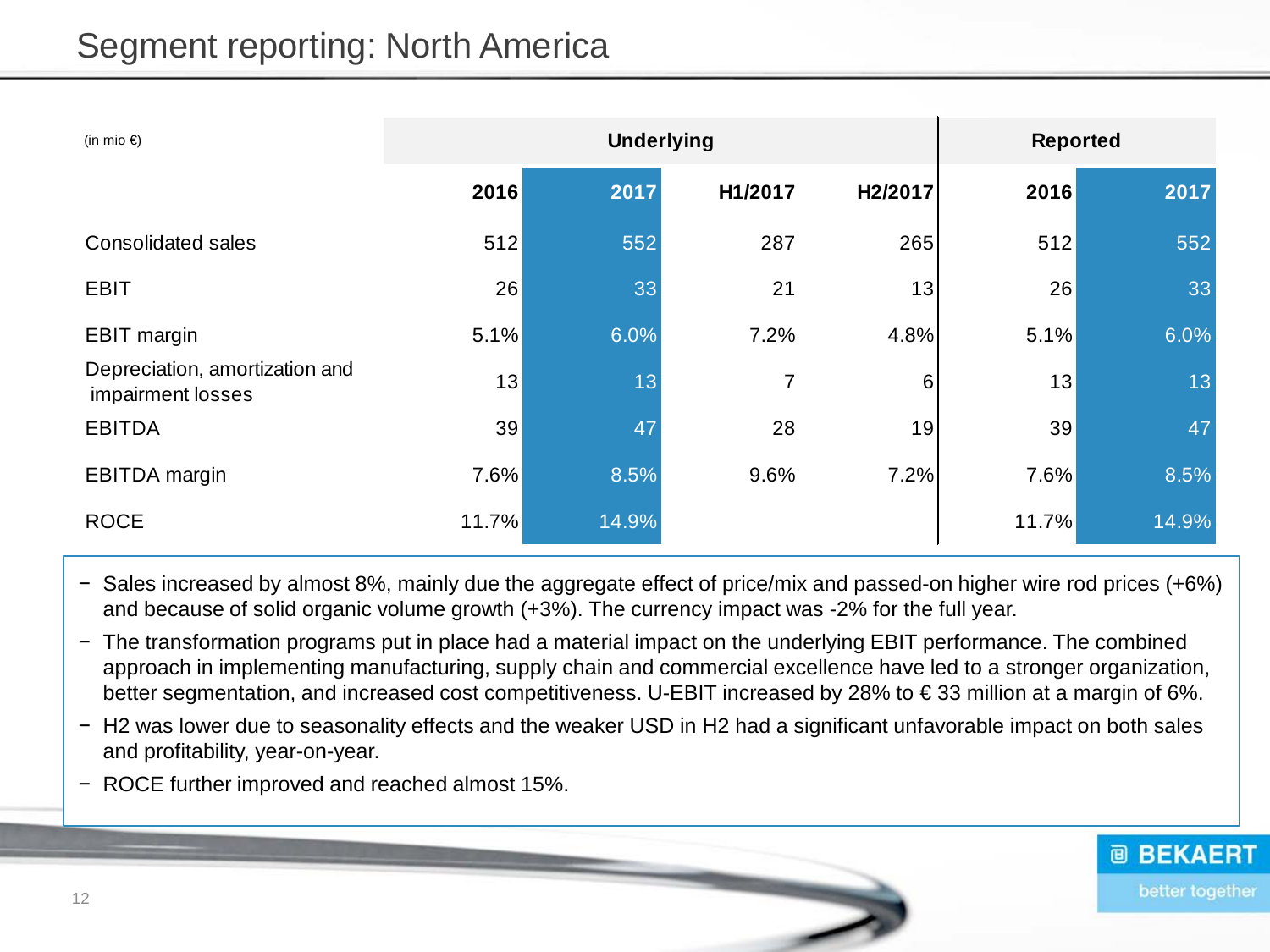#### Segment reporting: Latin America

| (in mio $\bigoplus$                                 | <b>Underlying</b> |       |         |         | <b>Reported</b> |       |  |
|-----------------------------------------------------|-------------------|-------|---------|---------|-----------------|-------|--|
|                                                     | 2016              | 2017  | H1/2017 | H2/2017 | 2016            | 2017  |  |
| <b>Consolidated sales</b>                           | 682               | 673   | 356     | 317     | 682             | 673   |  |
| <b>EBIT</b>                                         | 67                | 55    | 28      | 26      | 67              | 80    |  |
| <b>EBIT</b> margin                                  | 9.8%              | 8.2%  | 8.0%    | 8.4%    | 9.8%            | 11.9% |  |
| Depreciation, amortization and<br>impairment losses | 22                | 20    | 11      | 8       | 22              | 20    |  |
| <b>EBITDA</b>                                       | 89                | 74    | 40      | 35      | 88              | 100   |  |
| <b>EBITDA</b> margin                                | 13.0%             | 11.1% | 11.1%   | 11.0%   | 12.9%           | 14.8% |  |
| <b>ROCE</b>                                         | 16.6%             | 14.8% |         |         | 16.5%           | 21.6% |  |

- − Consolidated sales decreased -1% as a result of the combined effect of the Sumaré disposal (-5.5%) and lower volumes (-5.6%), partially offset by the aggregate of price/mix effects and higher wire rod prices (+8.7%) and a limited favorable currency impact (+1.1%).
- − Underlying EBIT decreased by 18% due to weak market conditions and cost inflation, amongst other due to protective measures against wire rod imports in various countries. The cancellation of the obligations under an onerous supply contract offset the divestment impact of the high-margin Sumaré entity. The underlying EBIT margin reached 8.2% for the full year.
- − Reported EBIT includes the gain on the sale of 55.5% of the shares in the formerly wholly-owned steel cord plant in Sumaré.
- − Underlying ROCE decreased to 14.8% and reported ROCE reached more than 21% because of the Sumaré deal.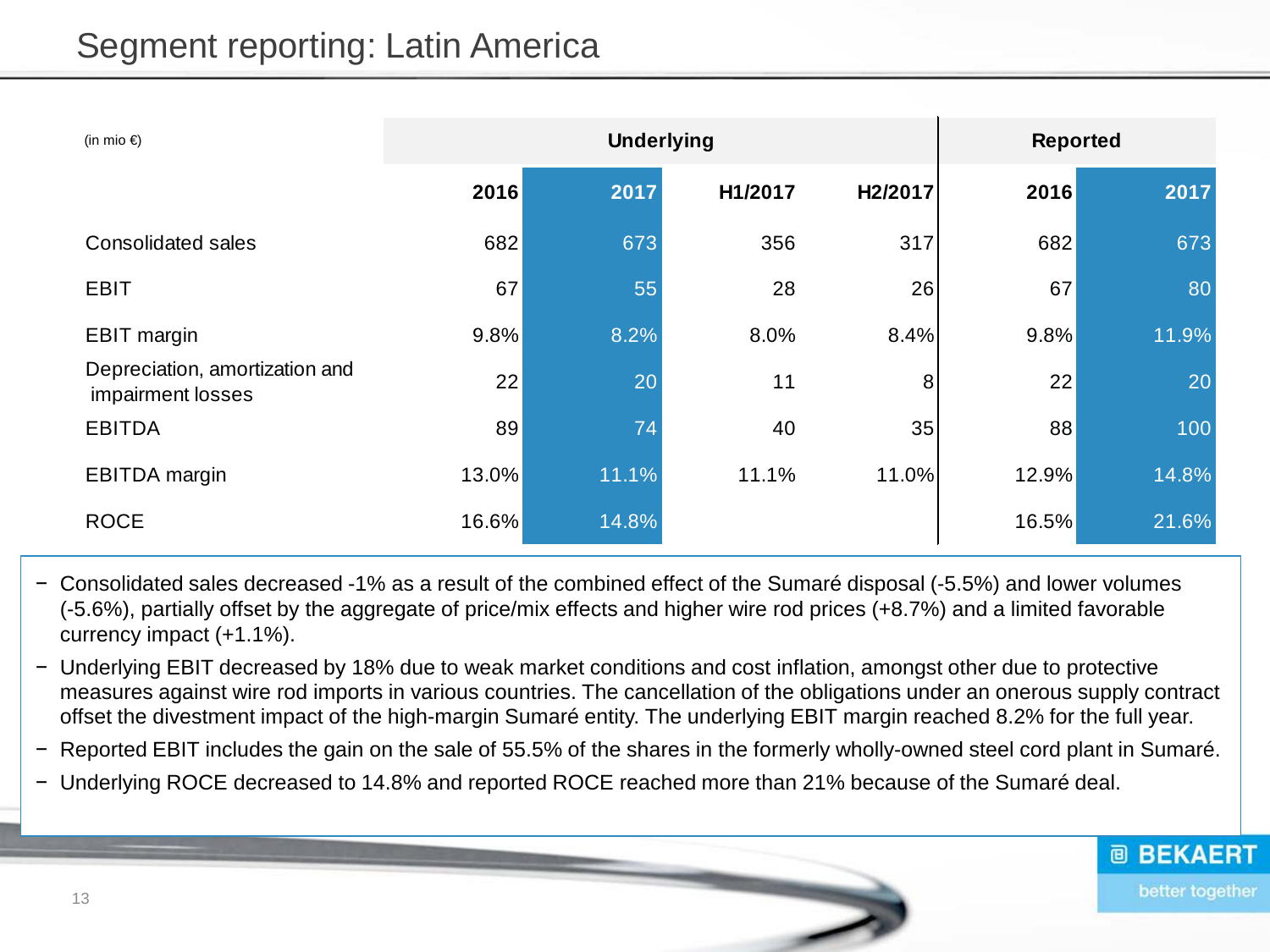## Segment reporting: Asia Pacific

| (in mio $\epsilon$ )                                |         | <b>Underlying</b> |         |                      |       | <b>Reported</b> |  |  |
|-----------------------------------------------------|---------|-------------------|---------|----------------------|-------|-----------------|--|--|
|                                                     | 2016    | 2017              | H1/2017 | H <sub>2</sub> /2017 | 2016  | 2017            |  |  |
| <b>Consolidated sales</b>                           | 1 0 5 2 | 1 1 4 5           | 565     | 580                  | 1052  | 1 1 4 5         |  |  |
| <b>EBIT</b>                                         | 119     | 107               | 61      | 46                   | 100   | 104             |  |  |
| <b>EBIT</b> margin                                  | 11.3%   | 9.3%              | 10.7%   | 7.9%                 | 9.5%  | 9.1%            |  |  |
| Depreciation, amortization and<br>impairment losses | 103     | 90                | 47      | 43                   | 119   | 89              |  |  |
| <b>EBITDA</b>                                       | 222     | 196               | 108     | 89                   | 219   | 193             |  |  |
| <b>EBITDA</b> margin                                | 21.1%   | 17.1%             | 19.0%   | 15.3%                | 20.8% | 16.8%           |  |  |
| <b>ROCE</b>                                         | 12.2%   | 10.9%             |         |                      | 10.3% | 10.7%           |  |  |

- − Sales increase of 8.8% driven by solid organic volume growth (+6.1%) and the aggregate effect of price/mix and passed-on higher wire rod prices (+5.8%); partly offset by adverse currency movements (-3.1%).
- − Underlying EBIT was below the outstanding result of 2016: the continuous price increases of raw materials hampered an immediate effective pricing response in the fierce competitive environment in China. In Q4, we were better able to pass on wire rod prices without adversely affecting our sales volumes. Demand for loose abrasive sawing wire declined sharply in HY2 due to an acceleration of the technology shift towards fixed abrasive. Finally, the ongoing expansion programs in the region generated additional costs related to hiring and training personnel.
- − Reported EBIT includes restructuring expenses relating to the Huizhou and the Jining plants in China (€ -7 million), partly offset by the reversal of previous impairments on PP&E in China  $(\epsilon + 4$  million).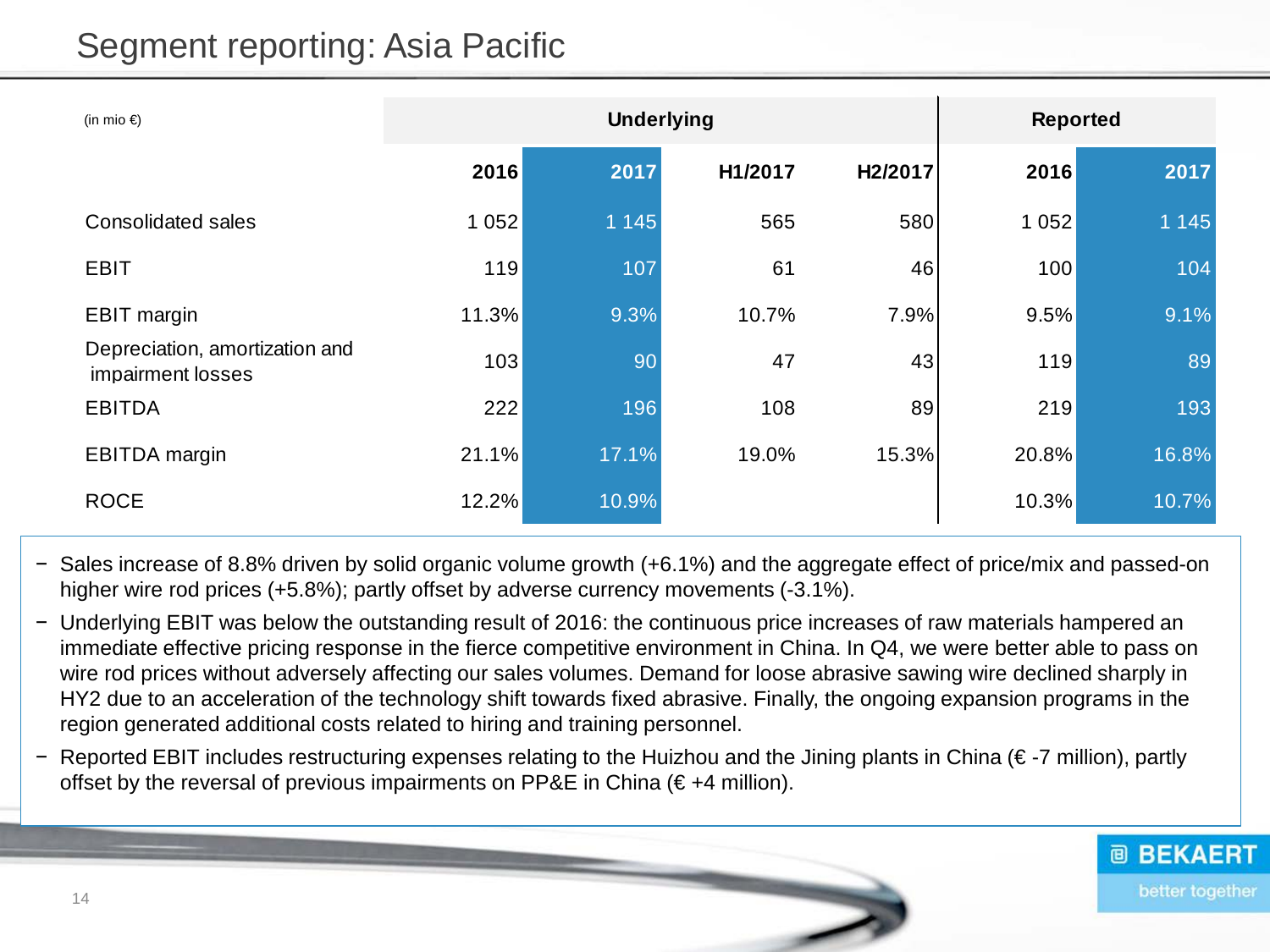## Segment reporting: BBRG

| (in mio $\epsilon$ )                                | <b>Underlying</b> |      |         |         | <b>Reported</b> |      |  |
|-----------------------------------------------------|-------------------|------|---------|---------|-----------------|------|--|
|                                                     | 2016              | 2017 | H1/2017 | H2/2017 | 2016            | 2017 |  |
| <b>Consolidated sales</b>                           | 320               | 455  | 234     | 221     | 320             | 455  |  |
| <b>EBIT</b>                                         | 13                | 15   | 11      | 4       | (9)             | 12   |  |
| <b>EBIT</b> margin                                  | 4.1%              | 3.3% | 4.7%    | 1.8%    | $-2.7%$         | 2.7% |  |
| Depreciation, amortization and<br>impairment losses | 21                | 26   | 11      | 15      | 22              | 26   |  |
| <b>EBITDA</b>                                       | 35                | 41   | 22      | 19      | 13              | 38   |  |
| <b>EBITDA</b> margin                                | 10.8%             | 9.0% | 9.4%    | 8.6%    | 4.0%            | 8.4% |  |
| <b>ROCE</b>                                         | 3.4%              | 3.1% |         |         | $-2.3%$         | 2.5% |  |

- − Bridon entities entered in H2 2016.
- − Sales increase of 42%, as a result of FY incorporation of the Bridon entities (+37.7%), organic volume growth (+3.7%), the aggregate effect of price/mix effects and higher wire rod prices (+1.1%) and almost neutral currency impact (-0.5%).
- − The weak results reflect the difficult conditions in steel rope markets (mainly affecting the Oil & Gas dependent operations in EMEA and Brazil. The operations in North America, Australia and Chile are mining market dependent and performed a bit better).The advanced cords business activities have performed strongly throughout the year.
- − The projected recovery of Bridon-Bekaert Ropes Group is taking longer than anticipated due to the absence of a rebound in offshore oil & gas activities and the slow reconversion and entry process into more diversified market segments.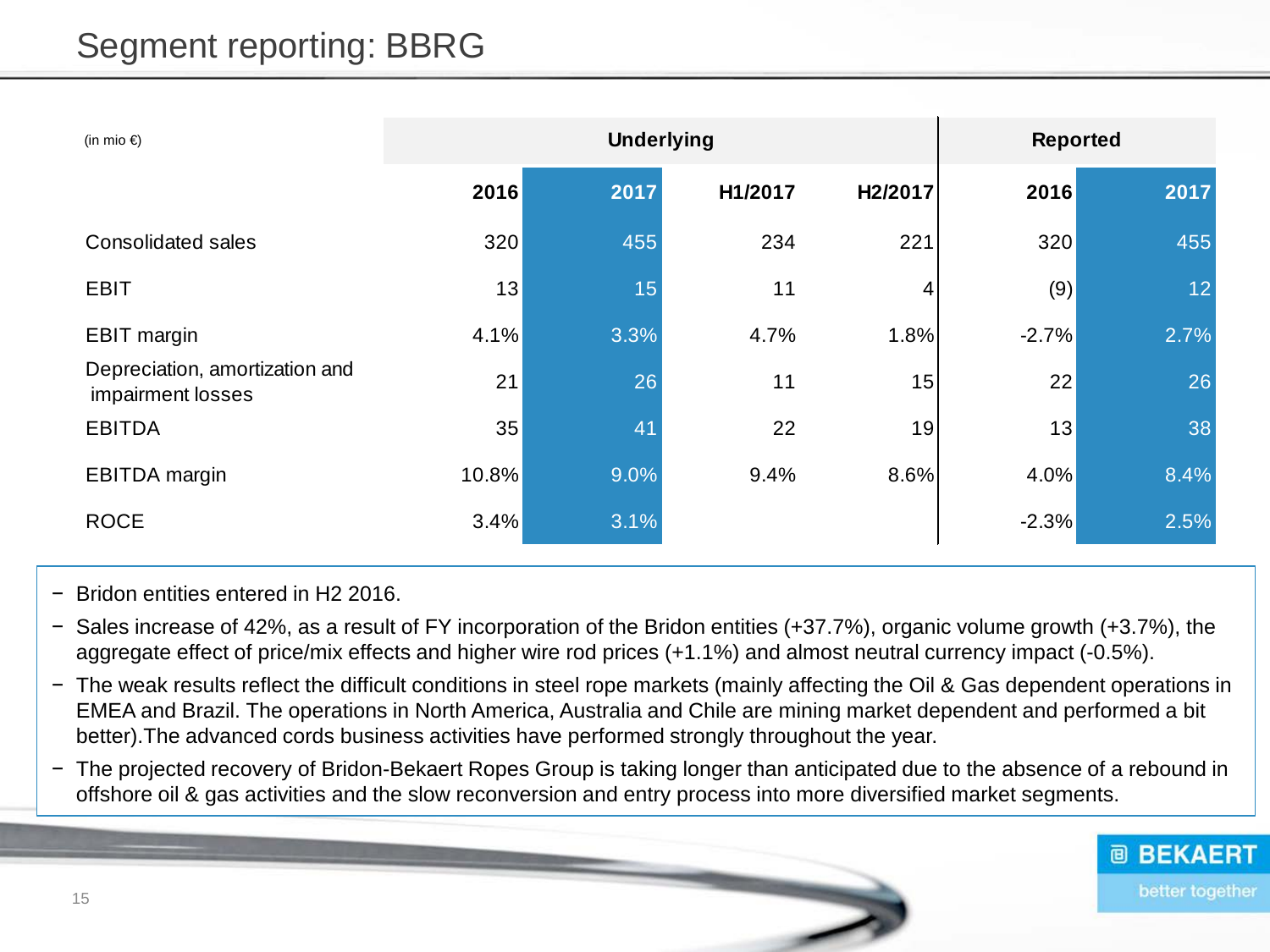| (in mio $\epsilon$ )                                     | 2016 | 2017 |
|----------------------------------------------------------|------|------|
| <b>EBIT</b>                                              | 260  | 318  |
| Interest income / expense                                | (73) | (87) |
| Other financial income and expenses                      | (37) | (6)  |
| <b>Result before taxes</b>                               | 149  | 225  |
| Income taxes                                             | (62) | (69) |
| 87<br><b>Result after taxes (consolidated companies)</b> |      | 156  |

− Higher net interest expense mainly due to the full-year impact on the net debt incurred at the Bridon merger transaction.

− Other financial results include the adjustment in fair value of the conversion option embedded in the convertible bonds (€+17.7 million in 2017 vs €-37.4 million in 2016).

- − The higher income tax expense is amongst others due to the effect of lower enacted tax rates on the deferred tax asset positions in Belgium and in the USA.
- − The Effective Tax Rate decreased to 30.8%.

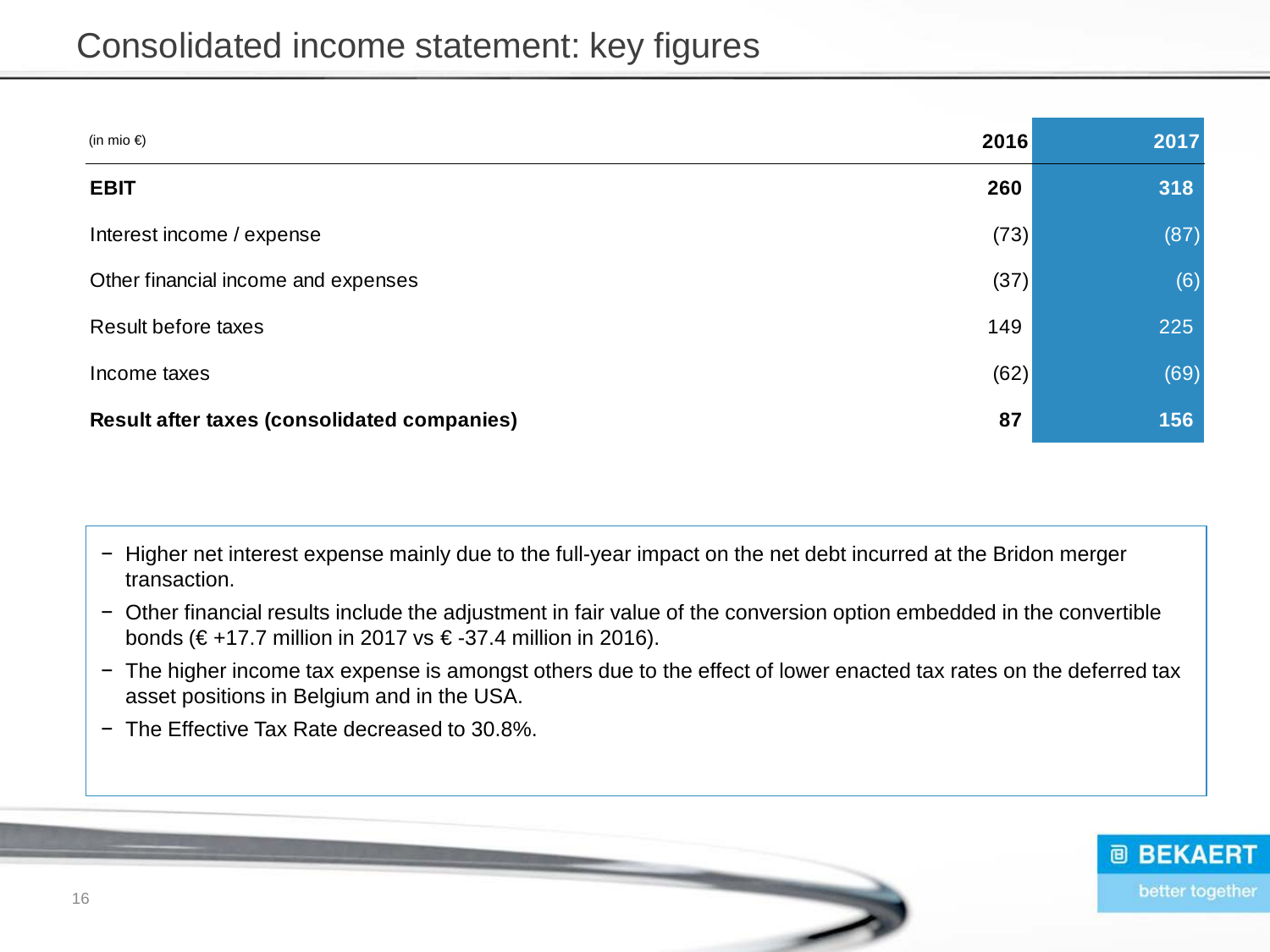| (in mio €)                                            | 2016 | 2017 |
|-------------------------------------------------------|------|------|
| Result after taxes (consolidated companies)           | 87   | 156  |
| Share in the results of joint ventures and associates | 25   | 27   |
| <b>Result for the period</b>                          | 112  | 183  |
| Attributable to non-controlling interests             | 7    | $-2$ |
| <b>Attributable to the Group</b>                      | 105  | 185  |

- − As a result of its partial disposal, Sumaré became a joint venture and was later (1 November 2017) merged into the existing Brazilian rubber reinforcement joint venture (BMB), explaining the increase of the share in the results of joint ventures and associates.
- − Results attributable to non-controlling interests reflects the lower profitability in the companies where minority stakes are held by third parties; this relates mainly to the companies in Chile and in Peru and to BBRG (full year impact in 2017).
- − The result for the period attributable to the Group was € 185 million, up 76% and resulting in EPS of € 3.26.

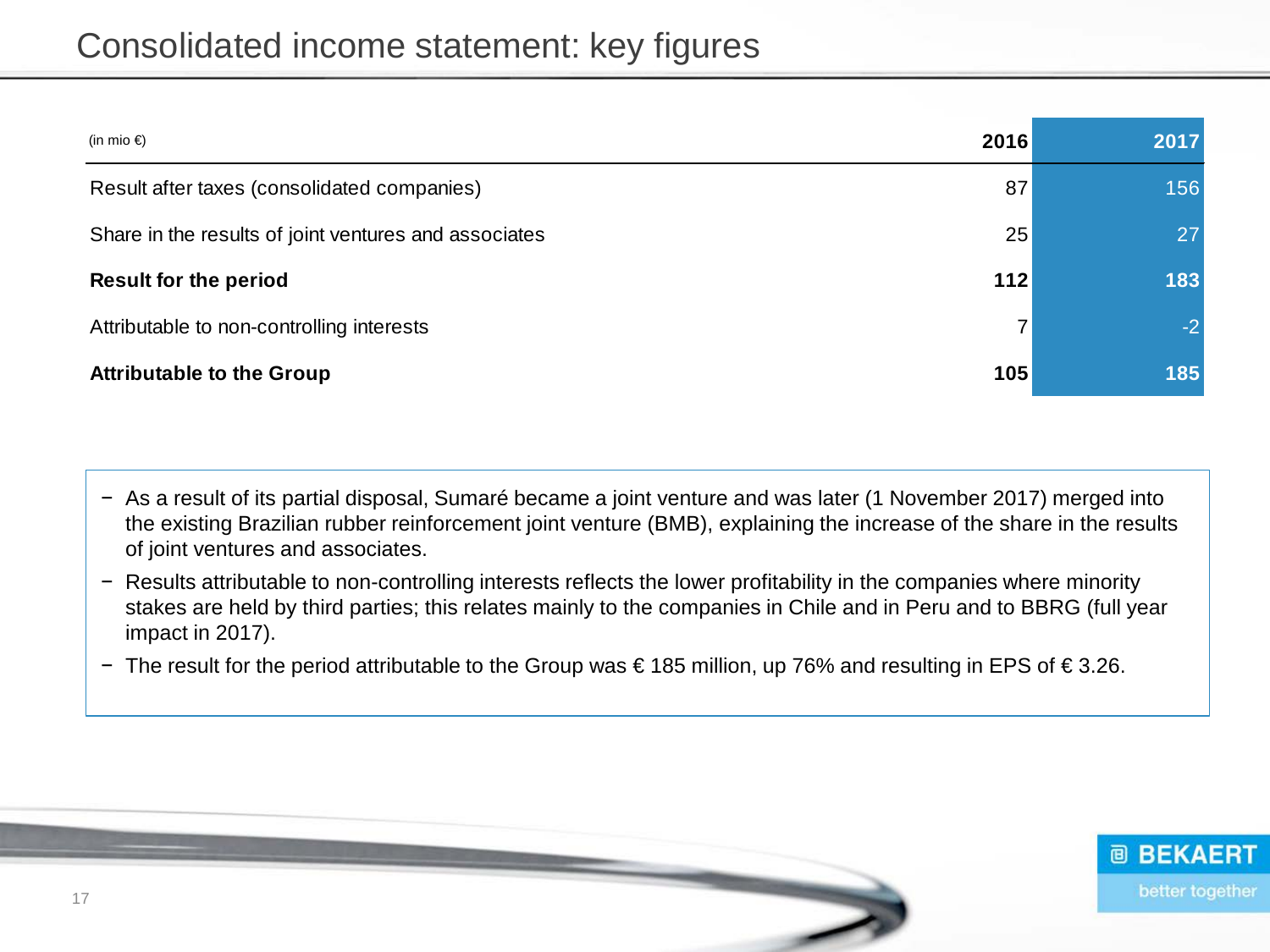#### Cash flow: key figures

| (in mio €)                            | 2016  | 2017  |
|---------------------------------------|-------|-------|
| Gross cash flows from operations      | 376   | 356   |
| Cash flows from operations            | 400   | 244   |
| Cash flows from investment activities | (100) | (226) |
| Cash flows from financing activities  | (302) | 47    |

− Gross cash flows from operations were down € 20 million due to lower EBITDA.

- − Cash flows from operations also reflect the cash-out impact of the higher working capital (almost € +110 million in 2017, while in 2016 € 16 million of cash-in impact was realized).
- − Cash-outs from investment activities increased by € 126 million. Capital expenditure (€ 277 million) was substantially higher compared to last year (€+111 million) while net cash-ins from acquisitions and disposals dropped from € 41 million in 2016 (cash acquired in the BBRG transaction) to € 20 million in 2017.
- − Cash flows from financing activities were positive in 2017. Net cash-outs from gross financial debt in 2016 reflected the repayment of a long-term loan, offset by the extra cash received from the Convertible Bond Exchange.

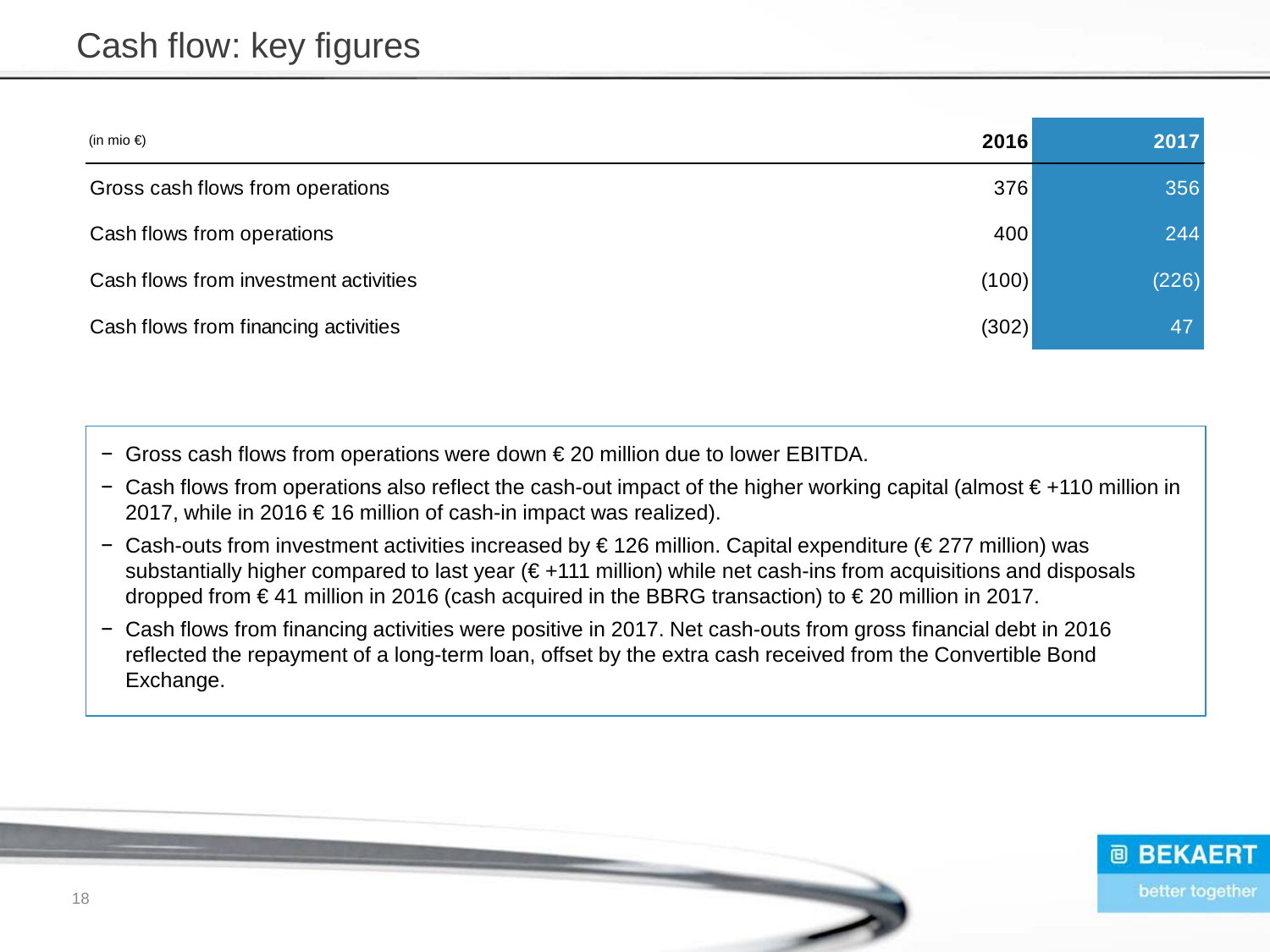| (in mio $\epsilon$ ) | 2016  | 2017  |
|----------------------|-------|-------|
| Inventories          | 724   | 780   |
| Accounts receivable  | 819   | 910   |
| Accounts payable     | (701) | (802) |
| Working capital      | 843   | 888   |

− The nominal increase in Working Capital by € 45 million was mainly the result of higher outstanding trade receivable balances, while the organic increase in inventories was more than offset by the increase in trade payables.

− Average working capital on sales was 21.4%, down from 22.6% at year-end 2016.

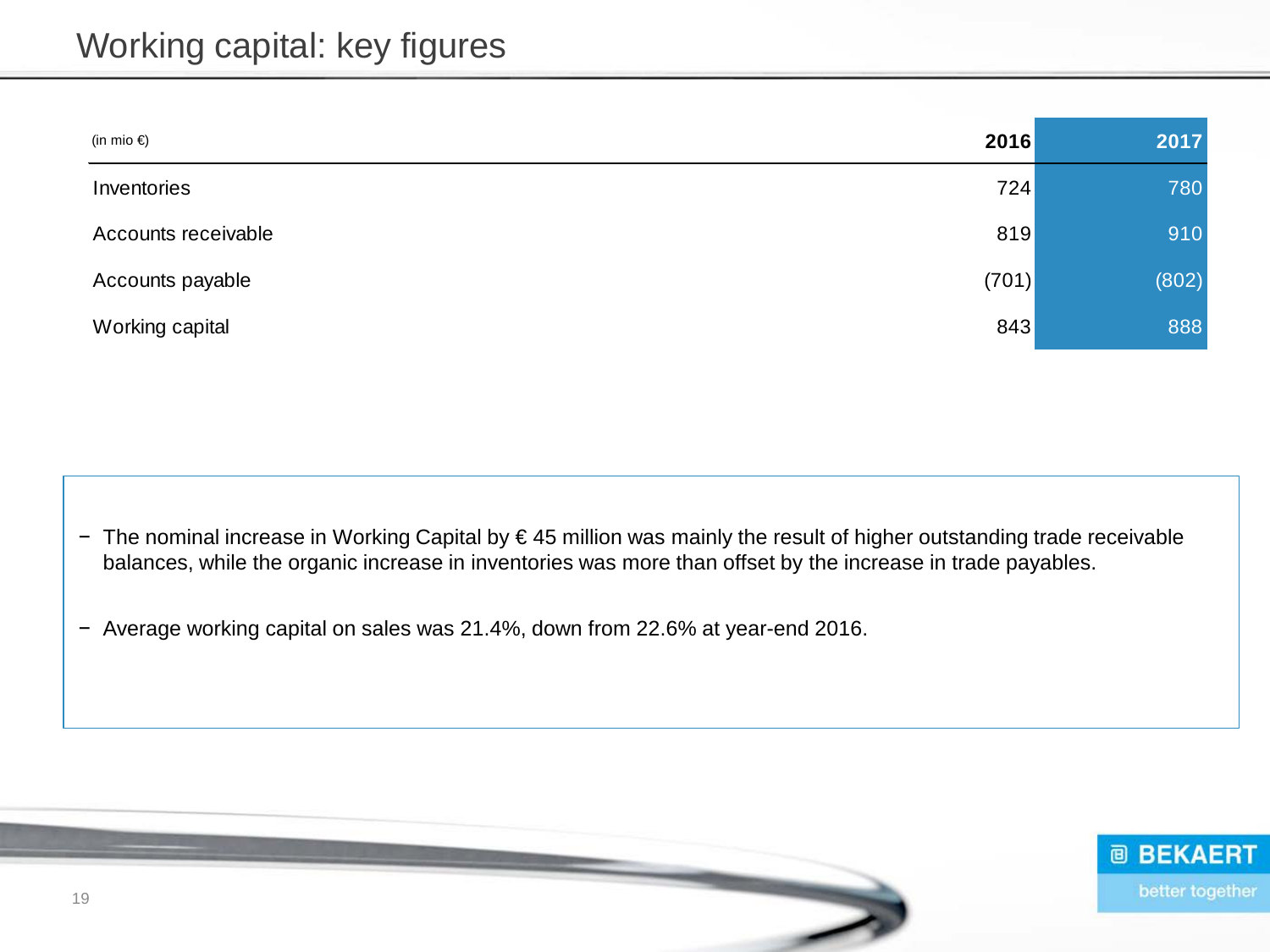## Consolidated balance sheet: key figures

| (in mio €)                              | 2016 | 2017    |
|-----------------------------------------|------|---------|
| 2 1 3 7<br>Non-current assets           |      | 2 1 2 4 |
| 2 1 6 8<br><b>Current assets</b>        |      | 2 3 2 1 |
| <b>Total assets</b><br>4 3 0 4          |      | 4 4 4 5 |
|                                         |      |         |
| 1598<br>Equity                          |      | 1583    |
| Non-current liabilities<br>1 504        |      | 1449    |
| <b>Current liabilities</b><br>1 202     |      | 1413    |
| 4 3 0 4<br>Total equity and liabilities |      | 4 4 4 5 |

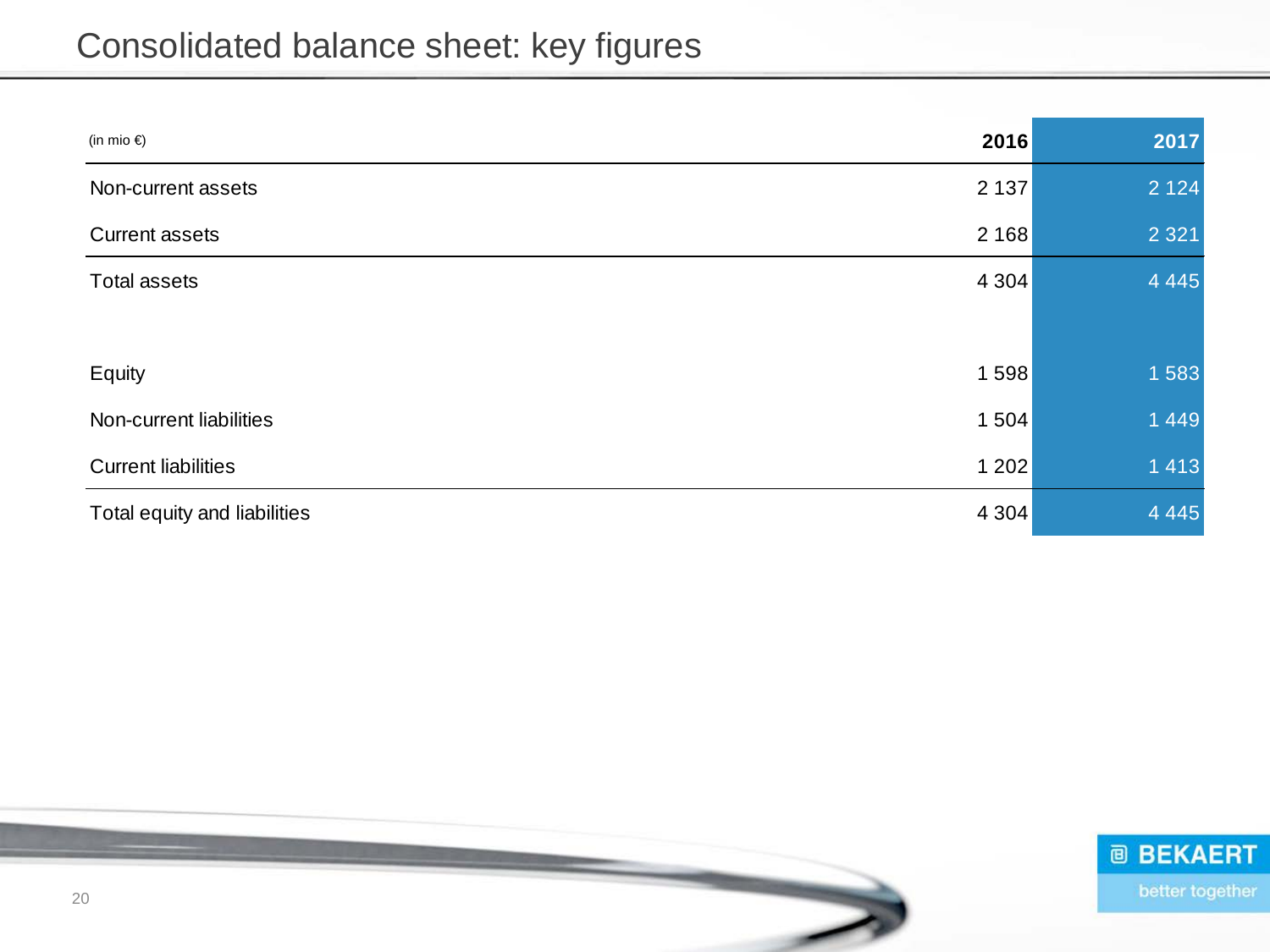#### Balance sheet: key figures

| (in mio €)                      | 2016  | 2017    |
|---------------------------------|-------|---------|
| Net financial debt              | 1068  | 1 1 5 1 |
| Gearing (net debt to equity)    | 66.8% | 72.7%   |
| Net debt on EBITDA (underlying) | 2.1   | 2.3     |
| Net debt on EBITDA (reported)   | 2.2   | 2.3     |

− Net financial debt excluding debt related to BBRG would have been € 694 million, versus € 632 million last year.

- − Gearing further increased due to the increase in net debt.
- − Net debt on EBITDA was 2.3 excluding BBRG, the ratio was 1.5 (underlying).

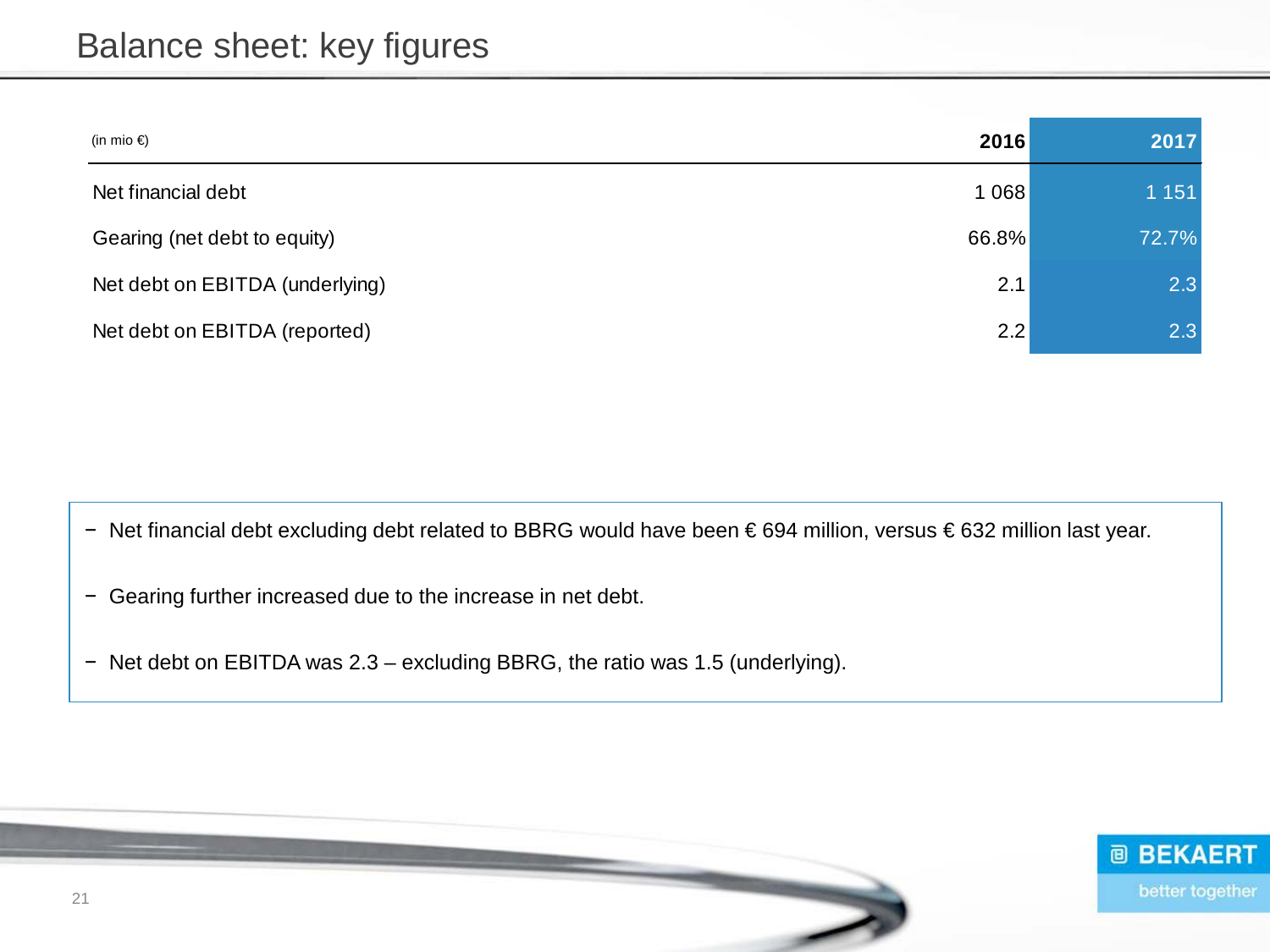|                                            | <b>Underlying</b> |       | <b>Reported</b> |       |
|--------------------------------------------|-------------------|-------|-----------------|-------|
|                                            | 2016              | 2017  | 2016            | 2017  |
| Gross profit margin                        | 18.6%             | 17.2% | 17.7%           | 17.1% |
| <b>EBITDA</b> margin                       | 13.8%             | 12.1% | 13.0%           | 12.4% |
| <b>EBIT</b> margin                         | 8.2%              | 7.3%  | 7.0%            | 7.8%  |
| Sales on capital employed (asset rotation) | 1.4               | 1.5   | 1.4             | 1.5   |
| Return on capital employed (ROCE)          | 11.8%             | 11.2% | 10.0%           | 11.8% |
| Return on equity (ROE)                     |                   |       | 7.2%            | 11.5% |

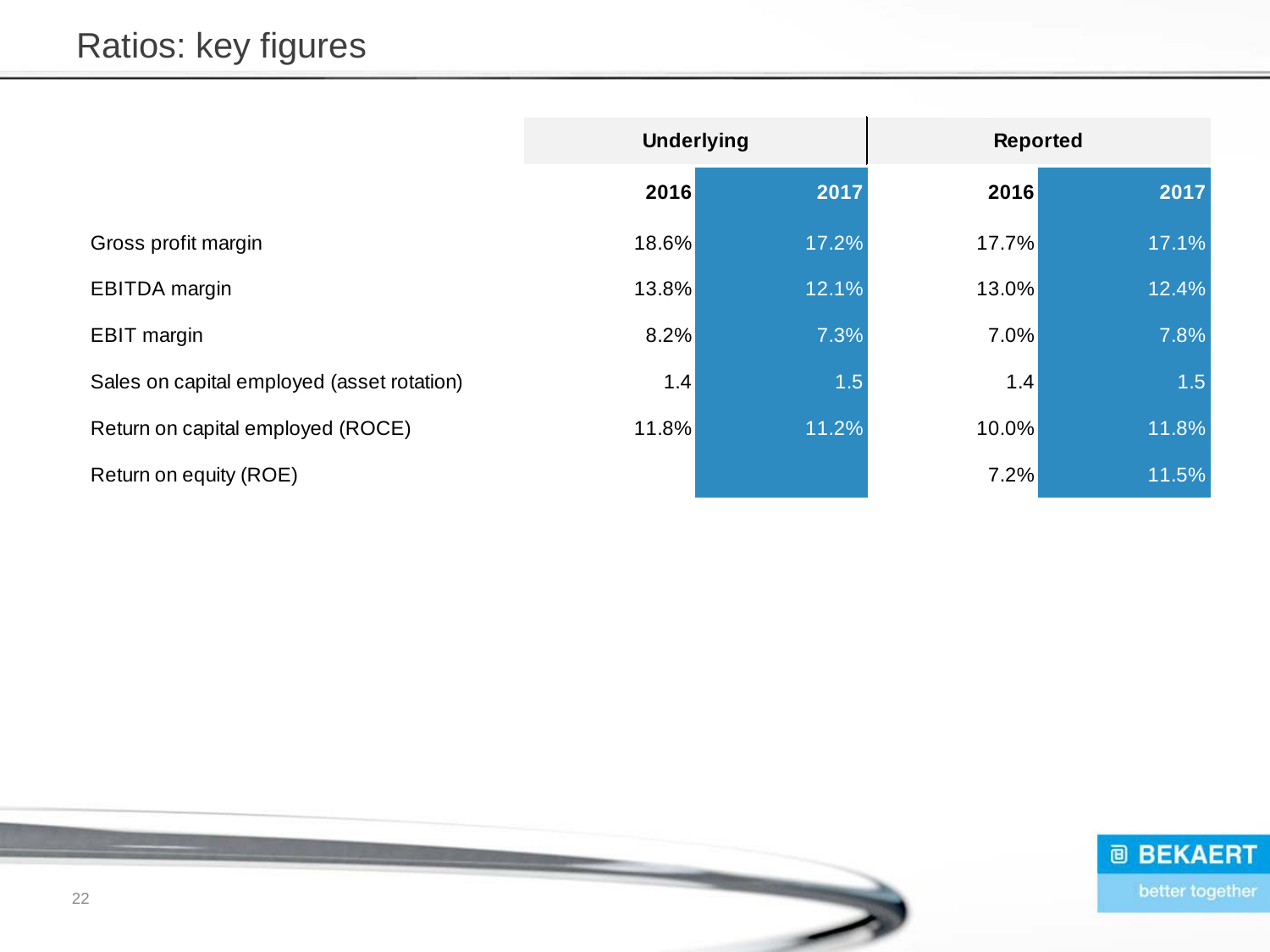| (in $\epsilon$ )                  | 2016       | 2017       |
|-----------------------------------|------------|------------|
| Share price                       | 38.49      | 36.45      |
| Number of existing shares         | 60 347 525 | 60 373 841 |
| Book value                        | 24.31      | 24.64      |
| Earnings per share (EPS)          | 1.87       | 3.26       |
| Weighted average number of shares | 56 263 172 | 56 741 126 |

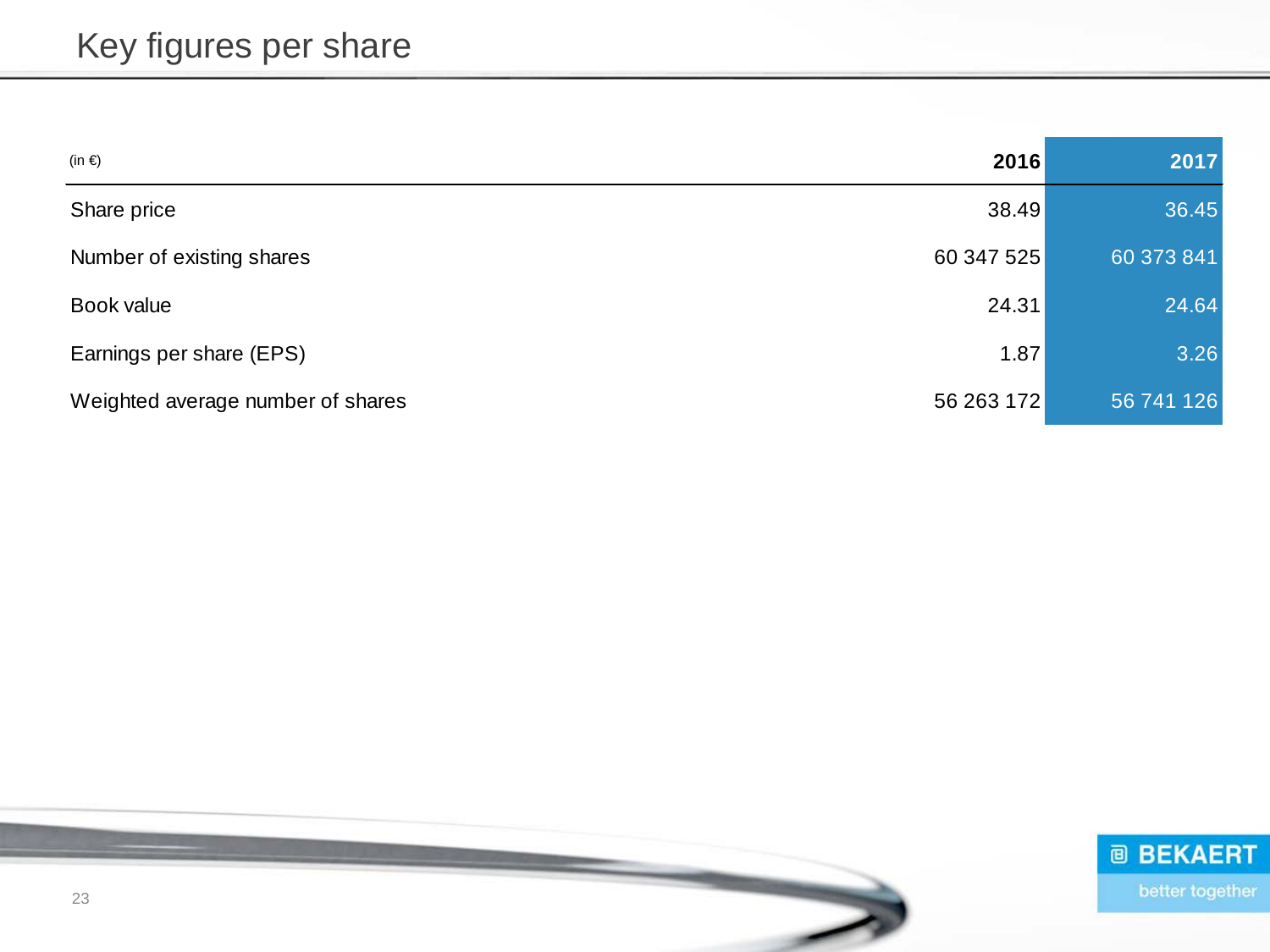We project broad economic strength in most parts of the world in 2018, with the exception of Latin America. We anticipate good demand in our automotive markets, particularly driven by growth in truck tire markets, and in mining and construction markets. Prospects for the oil & gas sector may improve as oil prices continue to increase.

We recognize that the same factors that affected our performance at some point last year, with a margin impact particularly in the second half, will continue to weigh on the profitability of the first half of 2018. This includes:

- the difficult business climate in Latin America
- the divestment of Sumaré in Brazil
- continued volatility of wire rod prices and other inflationary costs
- continued low demand for loose abrasive sawing wire
- the slow recovery of Bridon-Bekaert Ropes Group

The only added caution for 2018 relates to the potential outcome and impact of the changes to fiscal and trade policies in the US.

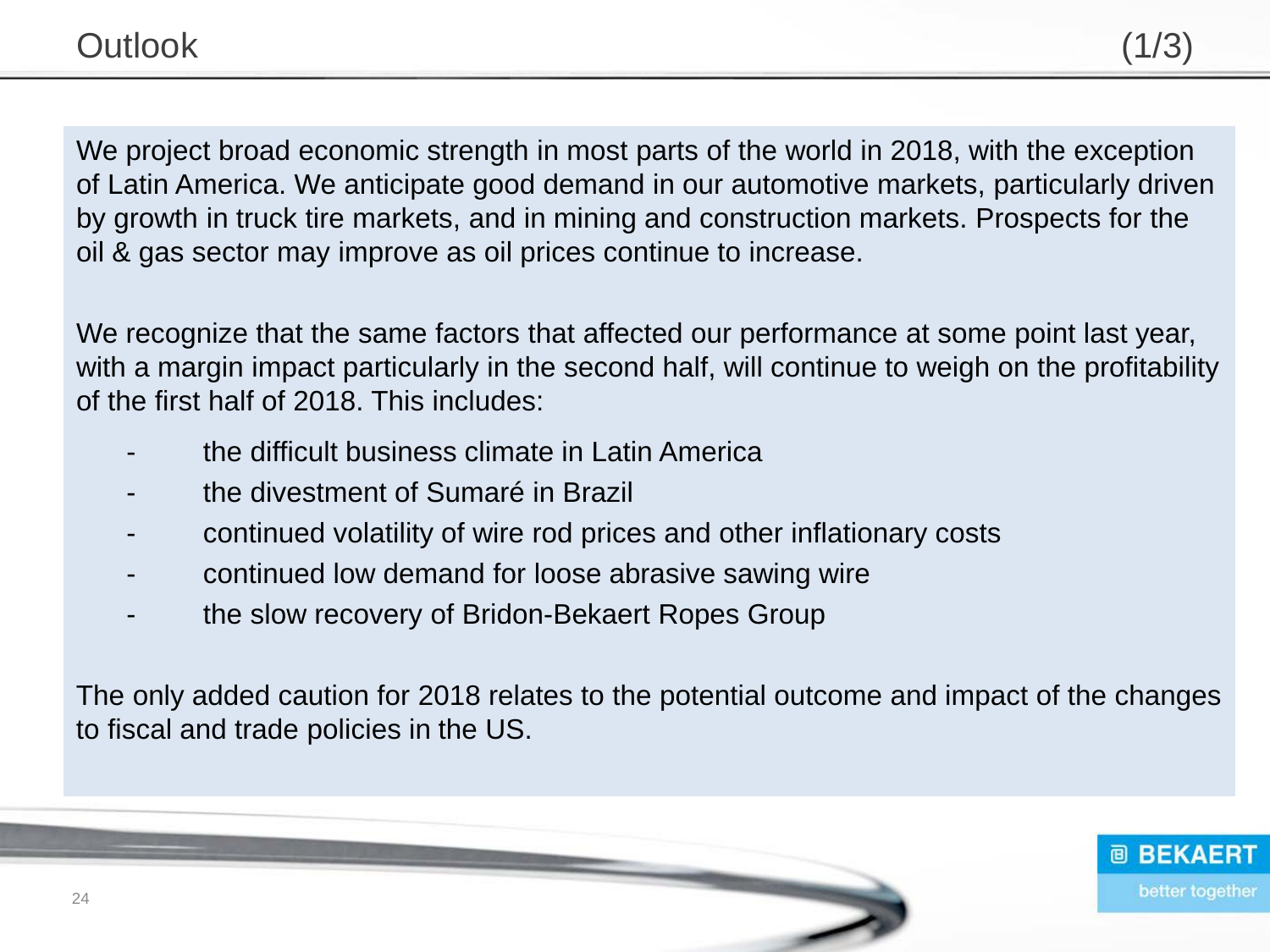However, we will **progressively improve on all controllable factors** in 2018:

- During Q4 2017, we have been better able to pass on wire rod price increases without adversely affecting sales volumes. We expect **continued margin recovery** in 2018.
- We have made a **breakthrough in the development of fixed abrasive sawing wire**. All key customers have tested and approved the samples and we will build manufacturing capacity to start delivering a positive contribution in the 2nd half of 2018.
- Bridon-Bekaert Ropes Group has started to roll out the same transformation tools that we have implemented successfully within Bekaert. These programs will help create a turnaround in cost effectiveness, sales growth and margin capability and should **steadily improve our performance** over the coming years.
- The global transformational programs supporting our vision and strategies are expected to **gain further ground**.
- In addition, we will start to see some benefits from the ongoing **expansion investments**.

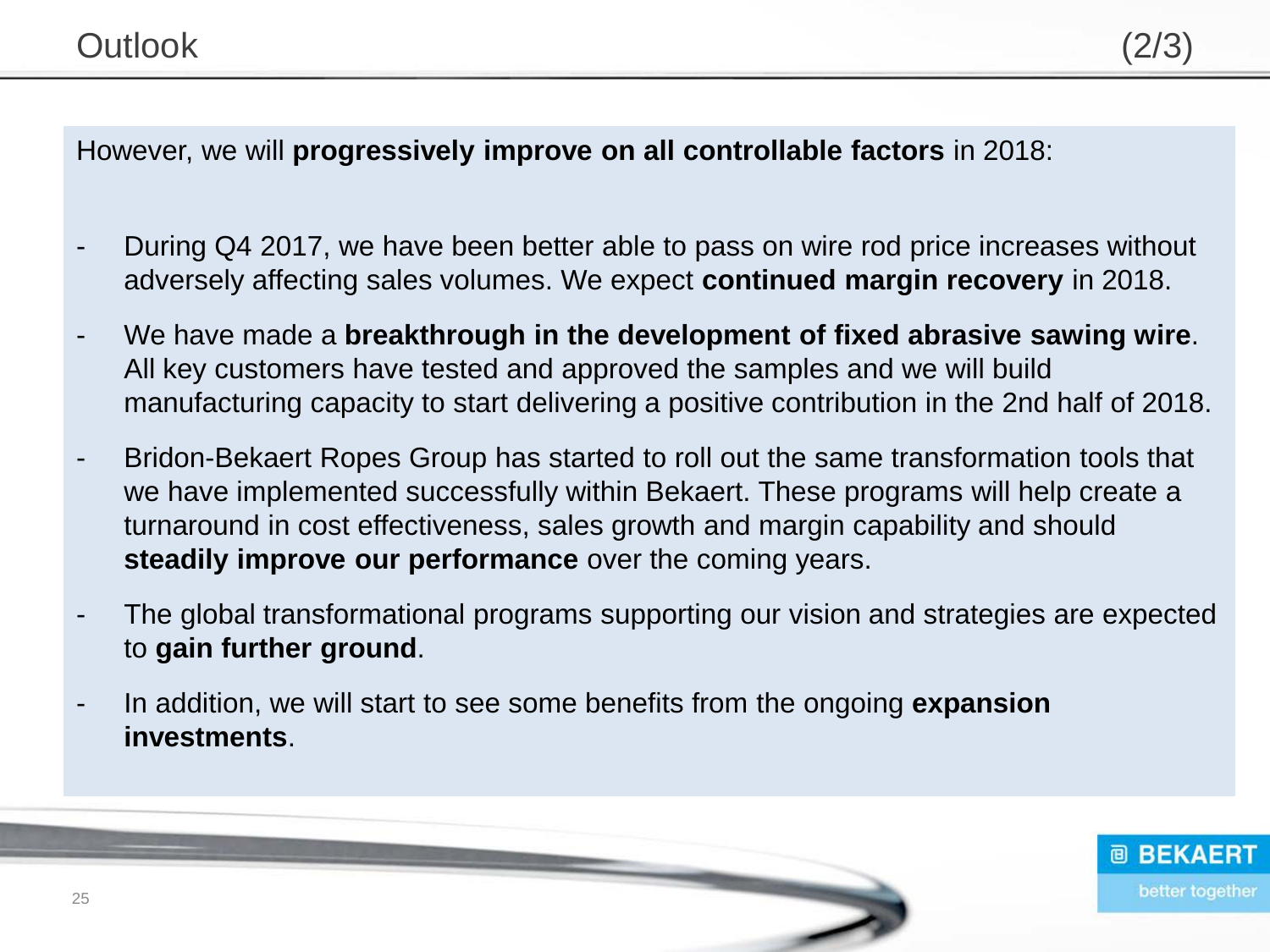That is why we are confident we will **improve our profitability progressively** during 2018 to achieve the same profitability level of 2017.

We continue to believe that the improvements we are making throughout our business will allow us to move towards a 10% underlying EBIT margin over the medium term.

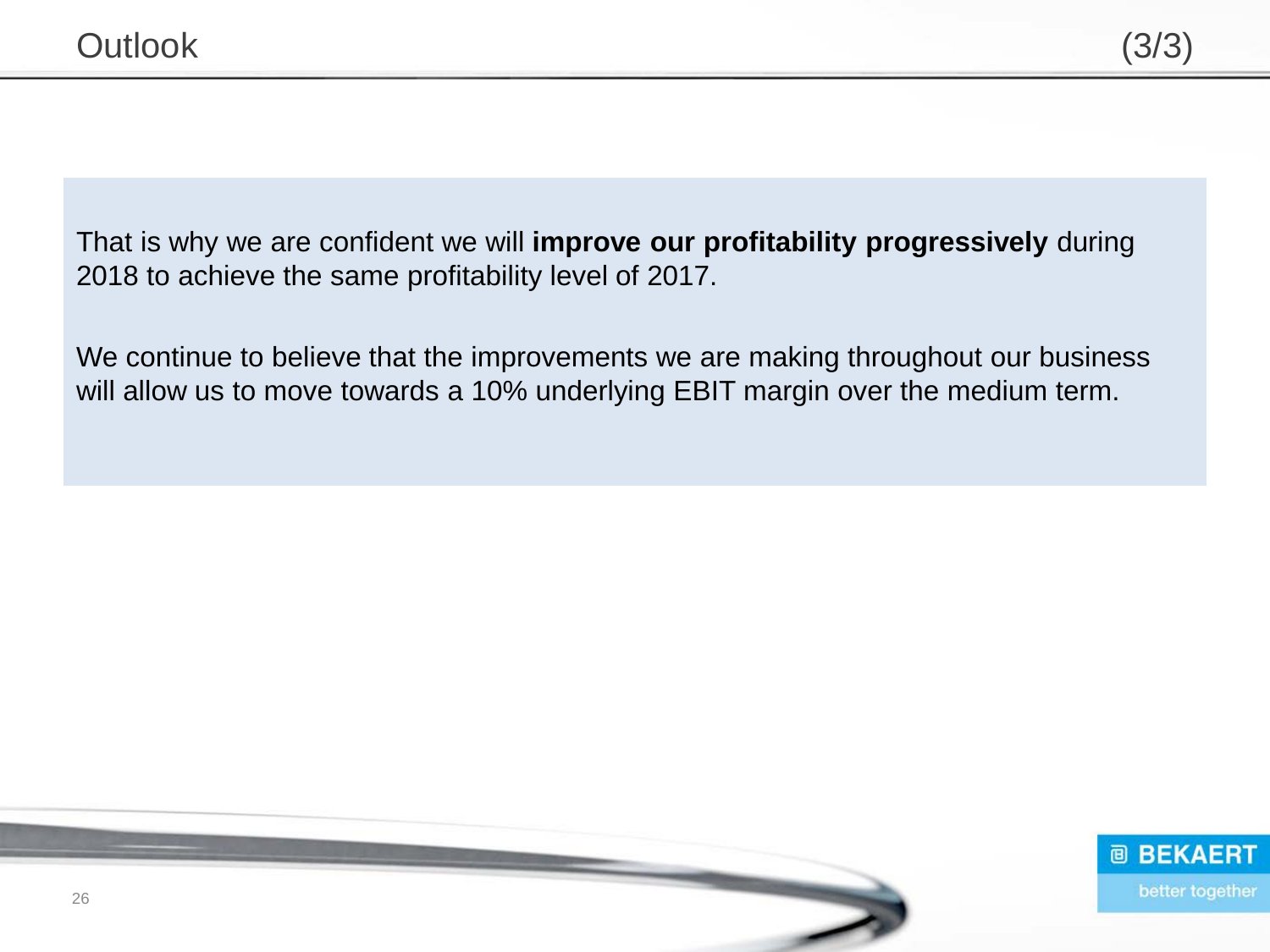Our transformation journey includes:



a manufacturing excellence program aimed at gaining competitiveness by improving the company's safety, quality, delivery performance and productivity;



a customer excellence program to drive growth and margin performance;



a supply chain excellence program to improve our planning and inventory management capability;



and a global program aimed at building business capabilities to enable the growth ambitions of the Group.

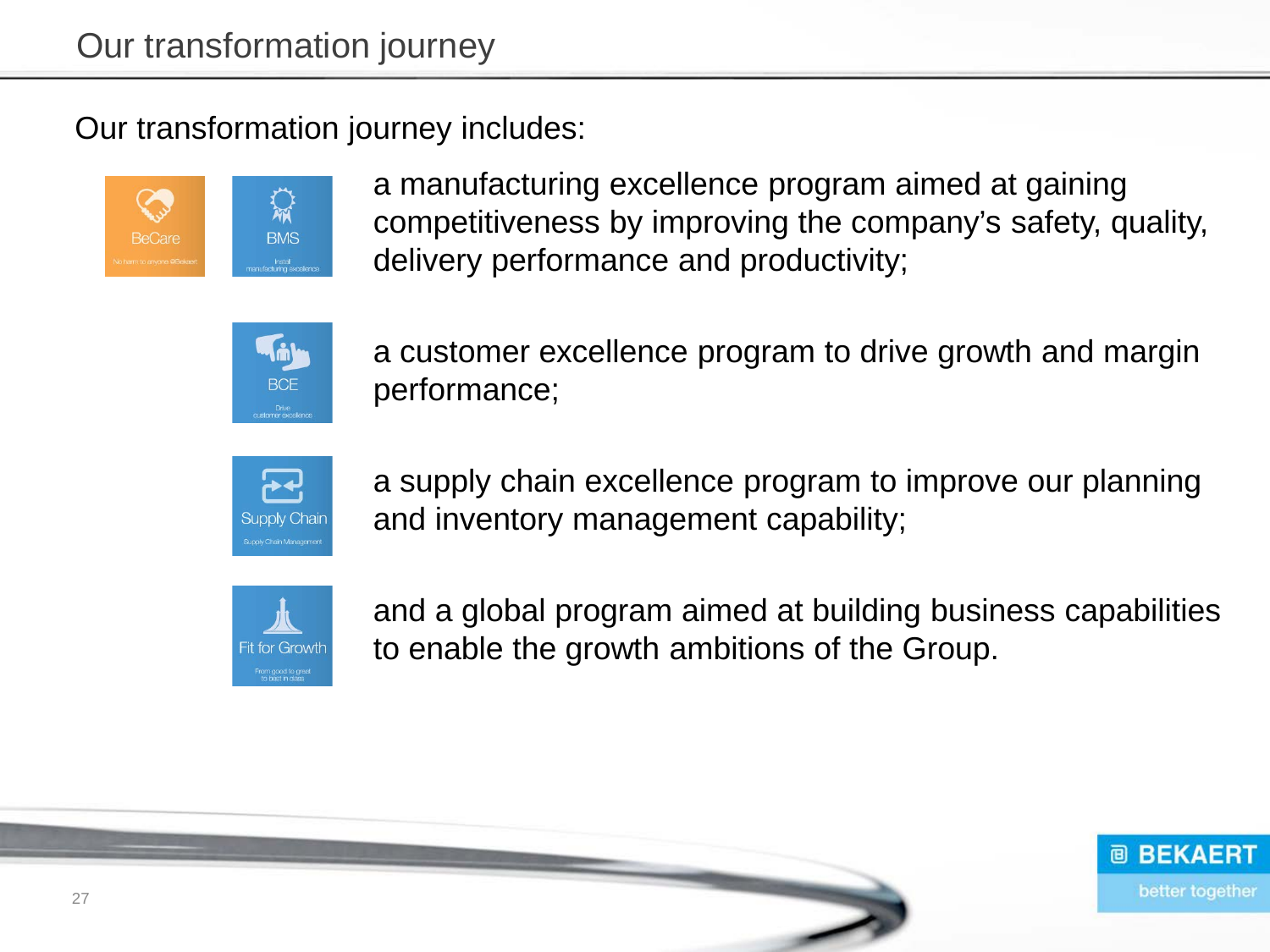

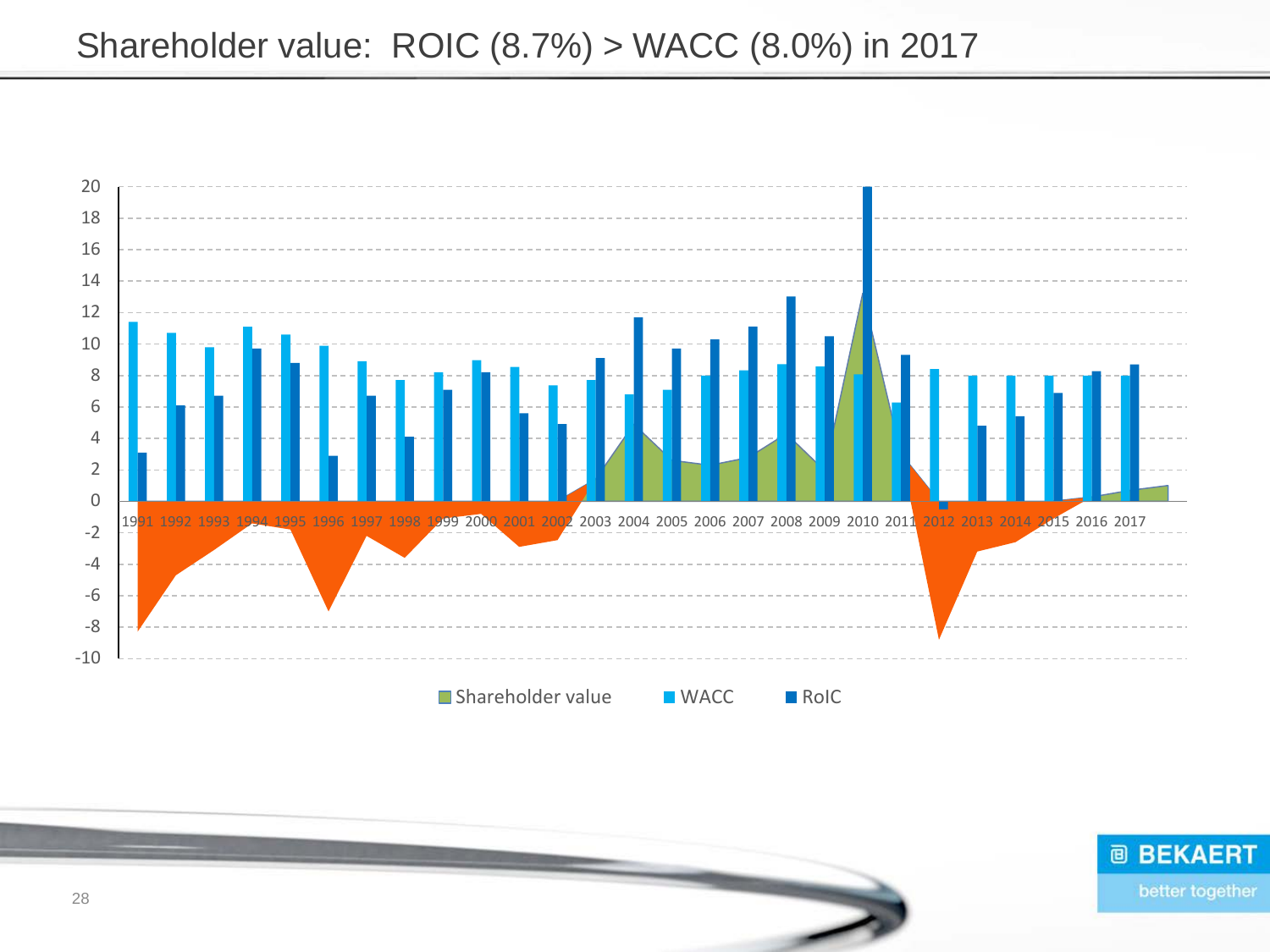The Board of Directors confirms its confidence in the strategy and future perspectives of the company and will propose to the Annual General Meeting of Shareholders to distribute a gross dividend of  $\epsilon$  1.10 per share, unchanged from last year.

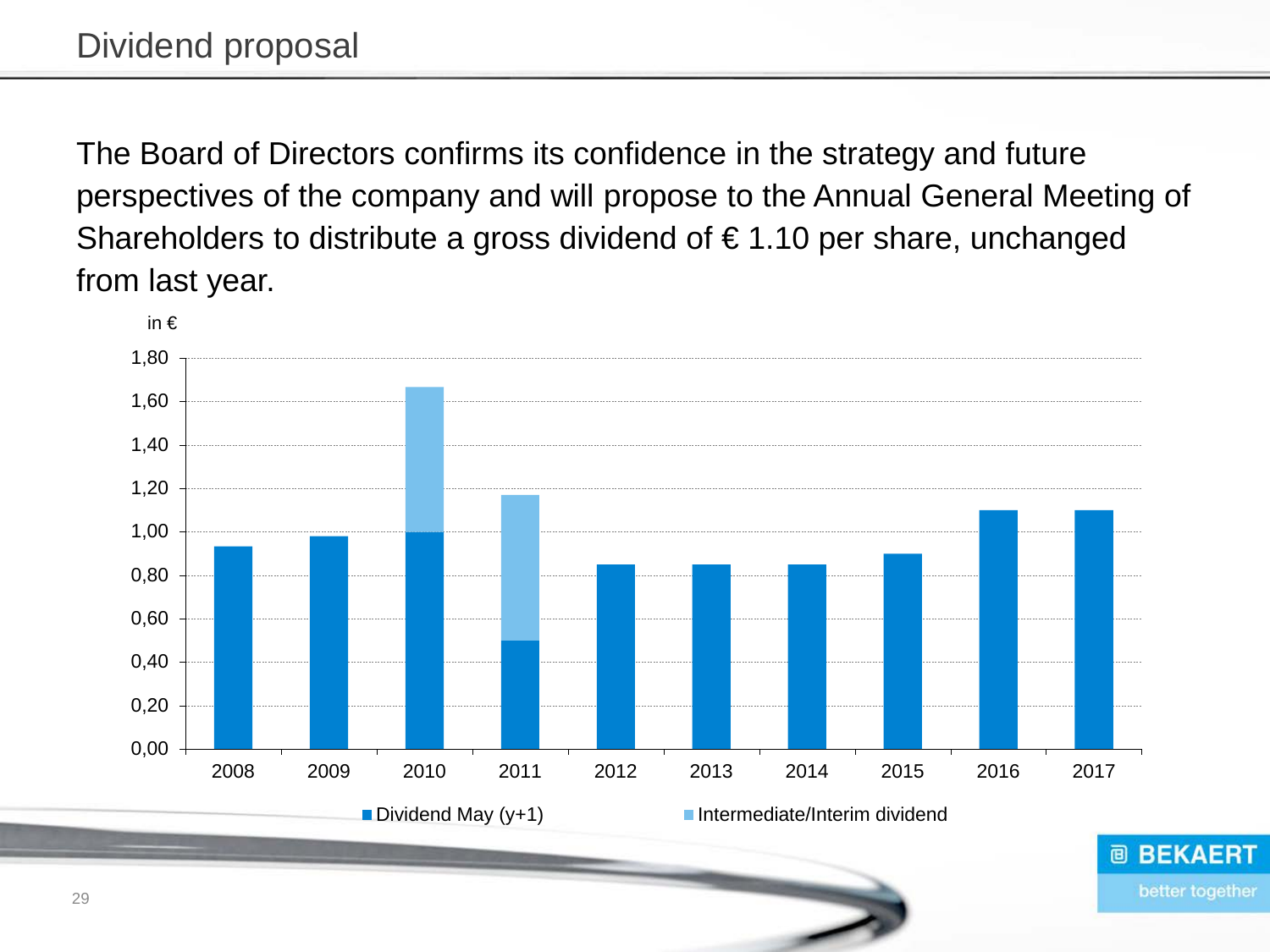The Board of Directors of NV Bekaert SA is proud to announce the nomination of Mr Colin Smith for appointment by the Annual General Meeting of Shareholders of 9 May 2018. He will replace Mr Alan Begg whose term of office will expire and who is not seeking re-election.

#### **Colin P. Smith**

- Career spanning more than 40 years with Rolls Royce
- Was appointed Group President of Rolls Royce in 2016
- Authority in aerospace Engineering & Technology